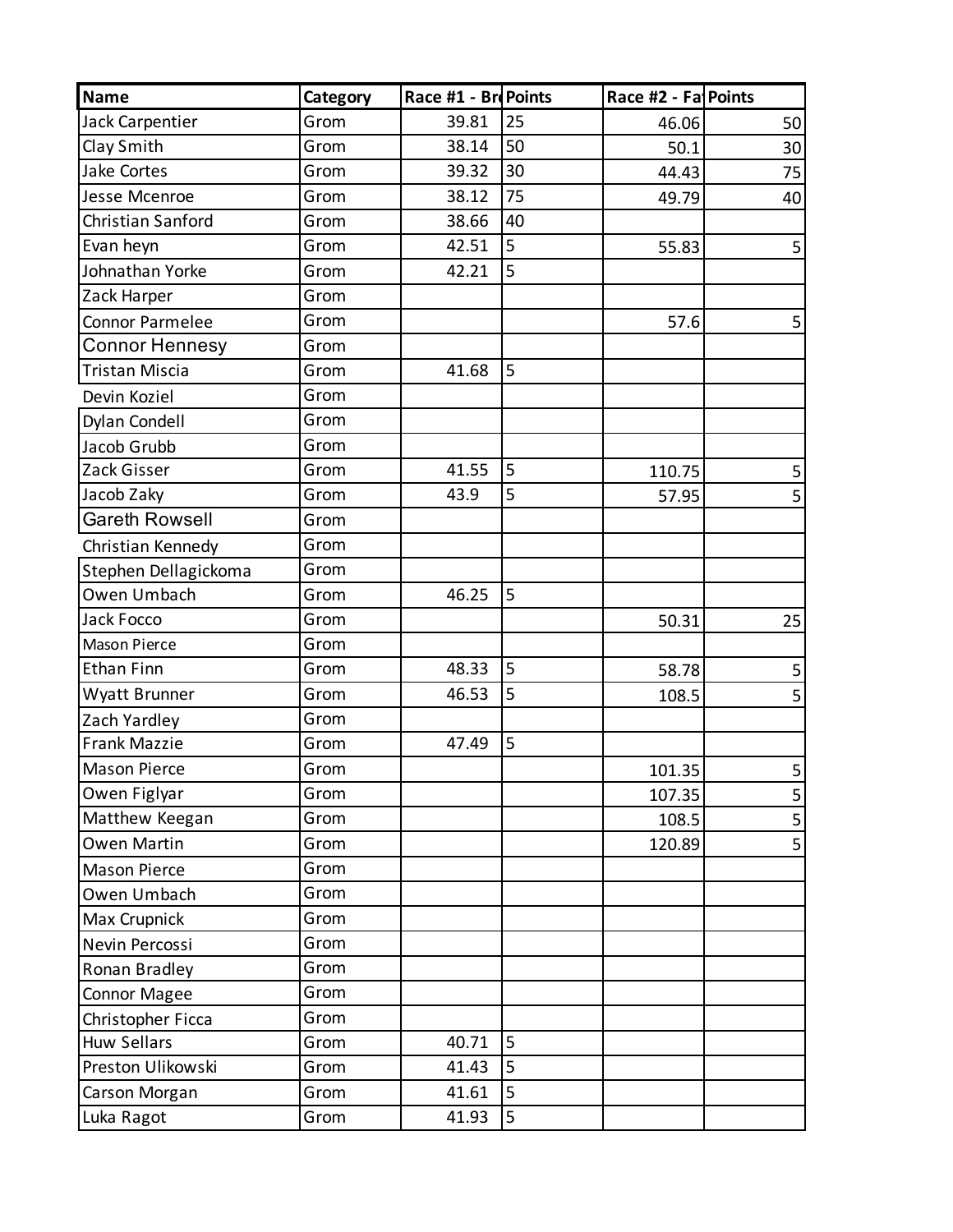| Conor Davis            | Grom | 41.98 | 5 |        |   |
|------------------------|------|-------|---|--------|---|
| Daniel J.              | Grom | 42.21 | 5 |        |   |
| Oliver Poyner          | Grom | 42.71 | 5 |        |   |
| James Bodino           | Grom | 43.07 | 5 |        |   |
| <b>Tyler Eaton</b>     | Grom | 43.55 | 5 |        |   |
| Ryan harris            | Grom | 43.88 | 5 |        |   |
| <b>Brock Naylor</b>    | Grom | 44.46 | 5 |        |   |
| <b>Brandon Yarvin</b>  | Grom | 51.69 | 5 |        |   |
| Damian Pardo           | Grom | 54.33 | 5 |        |   |
| Cristen Miscia         | Grom |       |   | 53.51  | 5 |
| Carson Morgan          | Grom |       |   | 55.16  | 5 |
| Jack F.                | Grom |       |   | 55.54  | 5 |
| <b>Elitts Sitinias</b> | Grom |       |   | 102    | 5 |
| <b>Ethan Rosenburg</b> | Grom |       |   | 127.68 |   |
| <b>Weston Herbert</b>  | Grom |       |   | 138.44 | 5 |
| <b>Miles Keating</b>   | Grom |       |   |        |   |
| <b>Chase Lowthert</b>  | Grom |       |   |        |   |
| <b>Bass Bistrian</b>   | Grom |       |   |        |   |
| Daniel Argasinski      | Grom |       |   |        |   |
| Kingston Warr          | Grom |       |   |        |   |
| Louis Bacinsky         | Grom |       |   |        |   |
| <b>Ben Shir</b>        | Grom |       |   |        |   |
| <b>Ben Diziki</b>      | Grom |       |   |        |   |
| Noah Babboni           | Grom |       |   |        |   |
| Michael Lupu           | Grom |       |   |        |   |
| Ryder Cederberg        | Grom |       |   |        |   |
| Samuel Rotolo          | Grom |       |   |        |   |
| Peter Swede            | Grom |       |   |        |   |
| Joseph Enright         | Grom |       |   |        |   |
| Nevin Petzinger        | Grom |       |   |        |   |
| Anders Halovatch       | Grom |       |   |        |   |
| Dylan Gjertsen         | Grom |       |   |        |   |
| Connor Haugeto         | Grom |       |   | 123.95 |   |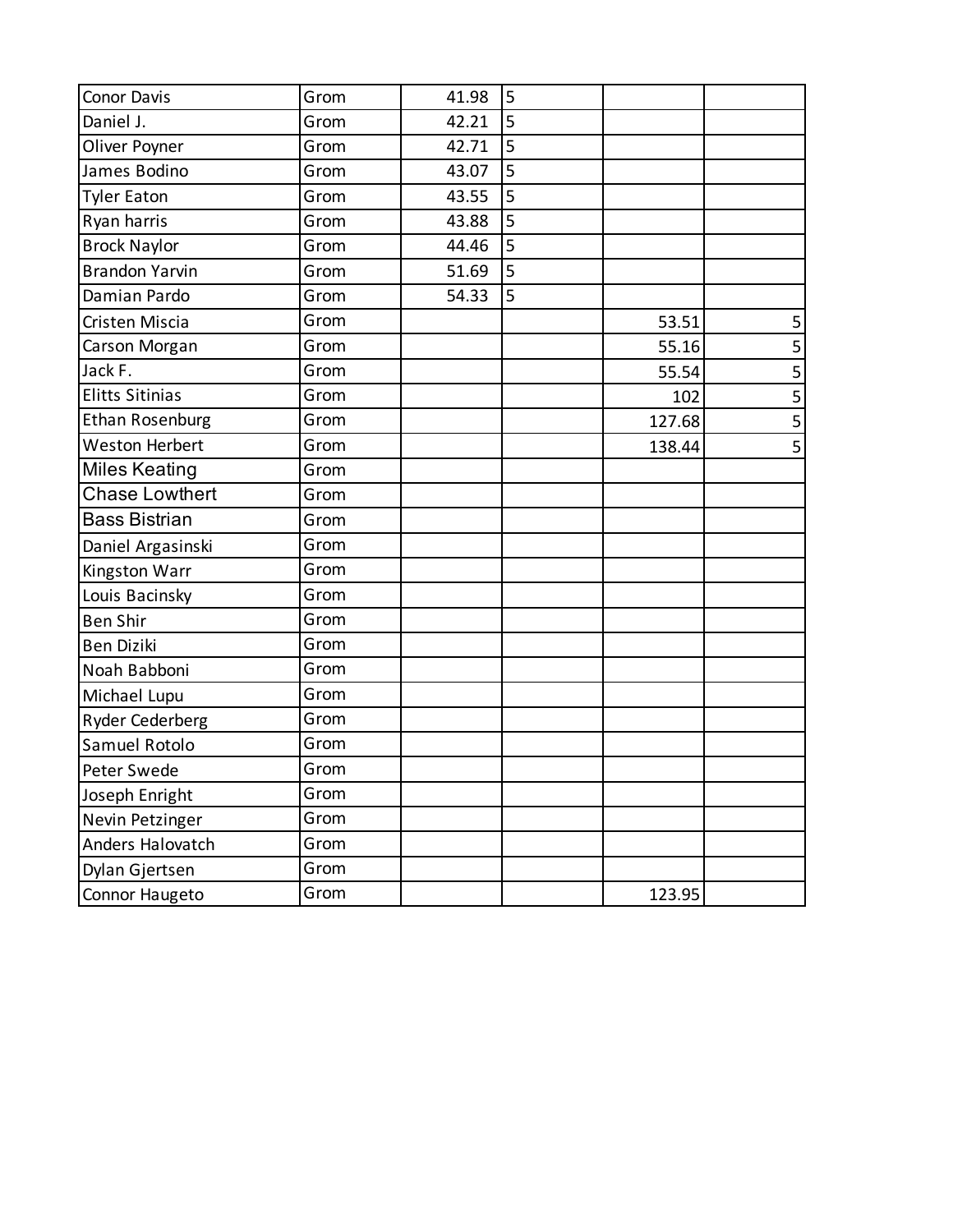| Race #6 - Do |        | Race #5 - Alp Points |        | Race #4 - Tri Points |        | Race #3 - Ind Points |
|--------------|--------|----------------------|--------|----------------------|--------|----------------------|
| 51.63        | 30     | 30                   | 75     | 37.7                 | 50     | 40.4                 |
|              |        |                      |        | 40.7                 | $75\,$ | 39                   |
|              |        |                      |        |                      | 40     | 40.4                 |
|              |        |                      |        |                      |        |                      |
|              | 100    | 28.7                 |        |                      |        |                      |
|              |        |                      | 50     | 40.1                 |        |                      |
| 43.36        |        |                      |        |                      | $30\,$ | 42.1                 |
| 51.35        | $75\,$ | $28.6\,$             |        |                      | 25     | 42.7                 |
|              | 5      | 32.8                 |        |                      |        |                      |
| 48.61        | 25     | 30                   |        |                      |        |                      |
| 45.3         |        |                      |        |                      |        |                      |
| 50.9         |        |                      | $30\,$ | 45.3                 |        |                      |
|              | 5      | 32.6                 |        |                      |        |                      |
|              | 10     | 37.4                 |        |                      |        |                      |
| 48.08        |        |                      |        |                      |        |                      |
|              |        |                      |        |                      |        |                      |
|              | 40     | 28.9                 |        |                      |        |                      |
| 48.61        | 5      | 30.9                 |        |                      |        |                      |
|              |        |                      |        |                      |        |                      |
| 53.43        |        |                      |        |                      | $10\,$ | 43.6                 |
|              |        |                      |        |                      |        |                      |
|              |        |                      | 25     | 48.5                 |        |                      |
|              | 5      | 32.3                 |        |                      |        |                      |
|              |        |                      |        |                      |        |                      |
|              | $10\,$ | 33.1                 |        |                      |        |                      |
|              |        |                      |        |                      |        |                      |
| 50.85        |        |                      |        |                      |        |                      |
| 56.03        |        |                      |        |                      |        |                      |
| 55.19        |        |                      |        |                      |        |                      |
| 52.79        |        |                      |        |                      |        |                      |
|              | 5      | 33.4                 |        |                      |        |                      |
|              | 5      | 33.5                 |        |                      |        |                      |
|              | 5      | 36.3                 |        |                      |        |                      |
| 53.36        |        |                      |        |                      |        |                      |
|              |        |                      |        |                      |        |                      |
|              |        |                      |        |                      |        |                      |
|              |        |                      |        |                      |        |                      |
|              |        |                      |        |                      |        |                      |
|              |        |                      |        |                      |        |                      |
|              |        |                      |        |                      |        |                      |
|              |        |                      |        |                      |        |                      |
|              |        |                      |        |                      |        |                      |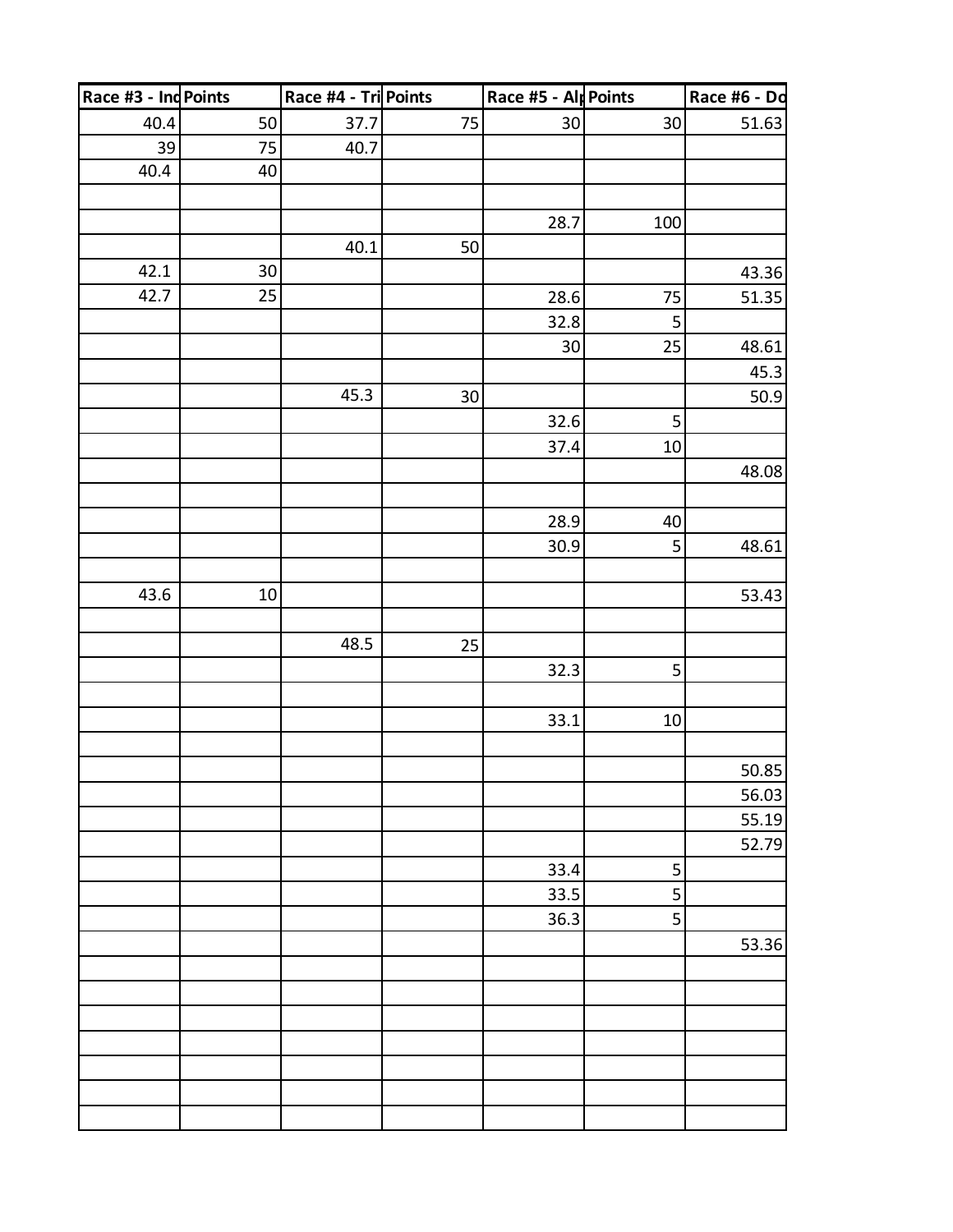| 44.6 | 5                       |  |      |                         |       |
|------|-------------------------|--|------|-------------------------|-------|
| 45.6 | $\overline{5}$          |  |      |                         |       |
| 46.4 | $\overline{\mathbf{5}}$ |  |      |                         |       |
|      |                         |  | 32.5 | $\overline{\mathbf{5}}$ |       |
|      |                         |  | 33.6 | 5                       |       |
|      |                         |  | 34.4 | 5                       |       |
|      |                         |  | 40.3 | 5                       |       |
|      |                         |  | 40.6 | 5                       |       |
|      |                         |  |      |                         | 56.29 |
|      |                         |  |      |                         | 58.95 |
|      |                         |  |      |                         |       |
|      |                         |  |      |                         |       |
|      |                         |  |      |                         |       |
|      |                         |  |      |                         |       |
|      |                         |  |      |                         |       |
|      |                         |  |      |                         |       |
|      |                         |  |      |                         |       |
|      |                         |  |      |                         |       |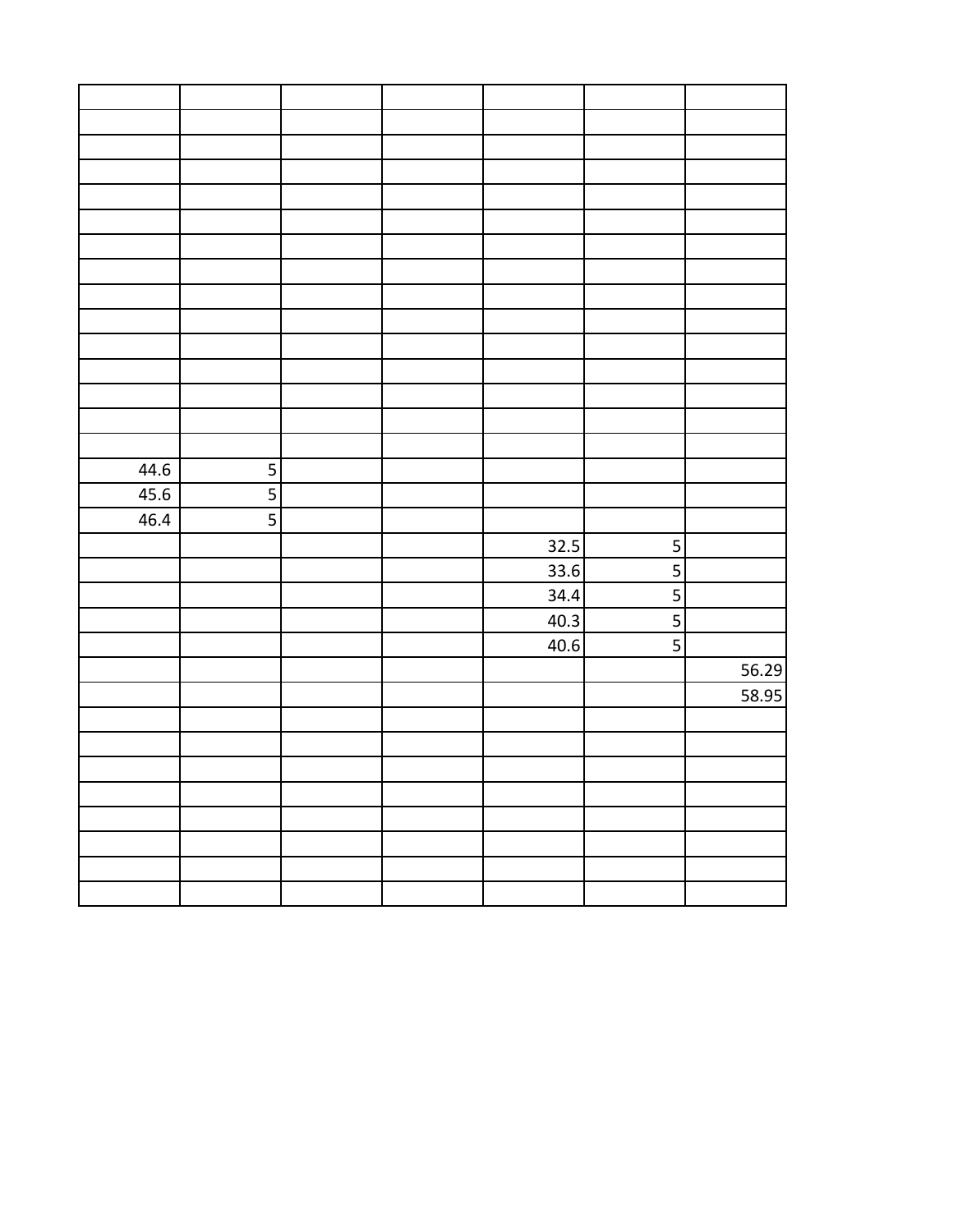| points | Race #7- Tw Points |                 | Race #8 - Ou Points |             | Race #9 - Ra Points |                 |
|--------|--------------------|-----------------|---------------------|-------------|---------------------|-----------------|
|        | 46.95              | 40              |                     |             | 39.2                | 75              |
|        | 43.45              | 75              |                     |             | 40.4                | 50              |
|        | 45.36              | 50              |                     |             | 41.7                | 25              |
|        |                    |                 | 56.9                | 75          |                     |                 |
|        |                    |                 |                     |             |                     |                 |
|        | 51.22              | 25              |                     |             | 40.6                | $40\,$          |
| 75     |                    |                 |                     |             | 41.2                | 30 <sub>o</sub> |
| 5      |                    |                 | 01:01.2             | 5           | 46.9                |                 |
|        |                    |                 | 59.9                | 50          | 44.7                | $\frac{5}{5}$   |
| 40     |                    |                 |                     |             |                     |                 |
| 50     |                    |                 |                     |             |                     |                 |
| 5      |                    |                 | 01:00.9             | $\mathsf S$ | 42                  | $\overline{5}$  |
|        |                    |                 | 59.9                | 40          |                     |                 |
|        |                    |                 | 01:00.8             | $30\,$      | 48.5                | 5               |
| $30\,$ |                    |                 |                     |             |                     |                 |
|        | 48.3               | 30 <sup>°</sup> |                     |             |                     |                 |
|        |                    |                 |                     |             |                     |                 |
| 25     | 51.81              | 5               |                     |             |                     |                 |
|        |                    |                 | 01:00.9             | 25          |                     |                 |
| 5      |                    |                 |                     |             | 49.9                | 5               |
|        |                    |                 |                     |             |                     |                 |
|        |                    |                 |                     |             |                     |                 |
|        |                    |                 | 01:01.3             | 5           | 43.8                |                 |
|        | 56.12              | 5               | 01:06.2             |             | 46.7                |                 |
|        |                    |                 |                     |             |                     |                 |
|        | 01:14.3            | 5               |                     |             |                     |                 |
| 5      |                    |                 |                     |             |                     |                 |
| 5      |                    |                 |                     |             |                     |                 |
| 5      |                    |                 |                     |             |                     |                 |
| 5      |                    |                 |                     |             |                     |                 |
|        |                    |                 | 01:03.8             | 5           |                     |                 |
|        |                    |                 |                     |             |                     |                 |
|        |                    |                 |                     |             |                     |                 |
| 5      |                    |                 |                     |             |                     |                 |
|        |                    |                 |                     |             | 43.9                |                 |
|        |                    |                 |                     |             | 44.5                | $\frac{5}{5}$   |
|        |                    |                 |                     |             | 49.7                |                 |
|        |                    |                 |                     |             |                     |                 |
|        |                    |                 |                     |             |                     |                 |
|        |                    |                 |                     |             |                     |                 |
|        |                    |                 |                     |             |                     |                 |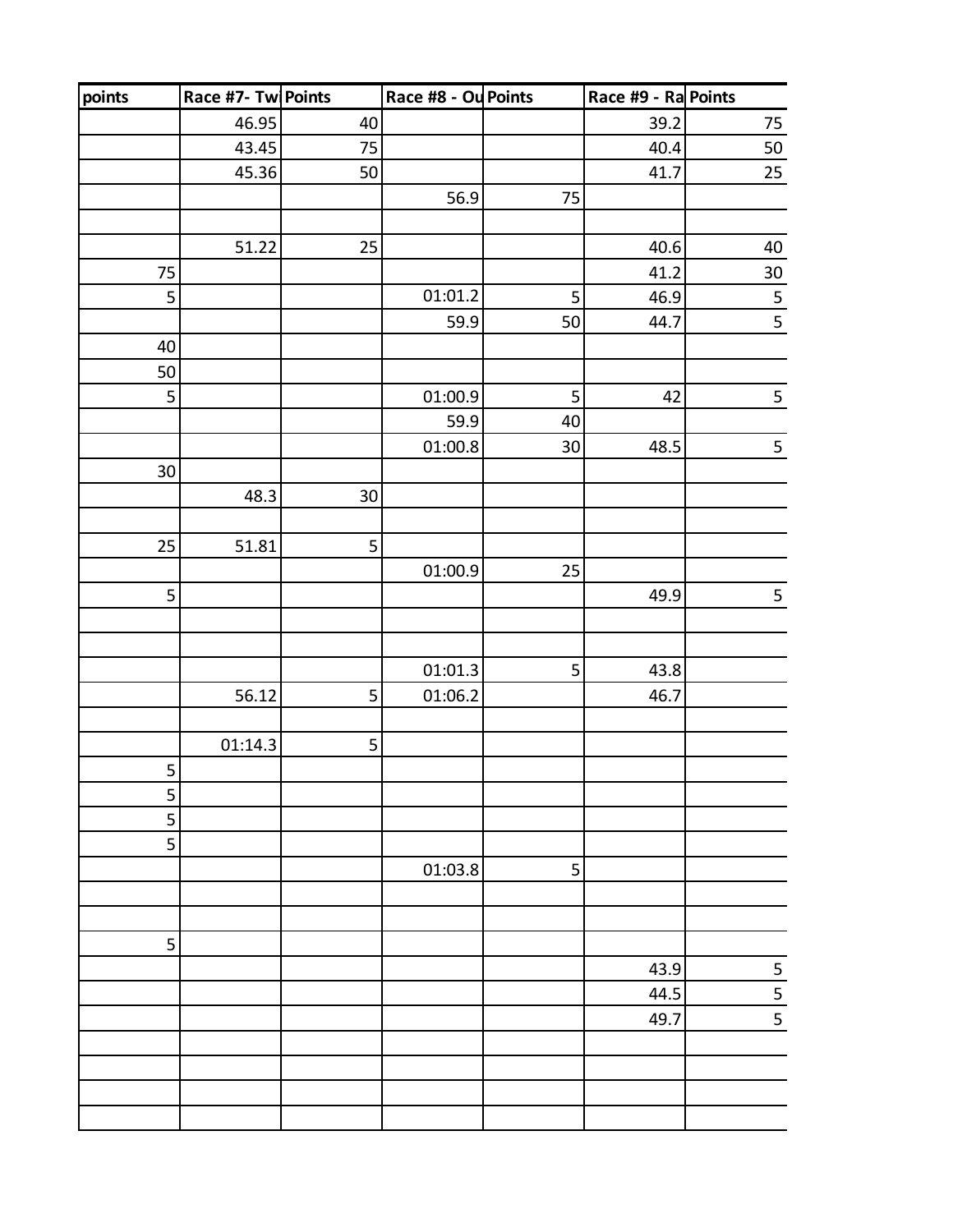|   |         |                         |         |                         | 45.9 |               |
|---|---------|-------------------------|---------|-------------------------|------|---------------|
|   |         |                         |         |                         |      |               |
|   |         |                         |         |                         |      |               |
| 5 |         |                         |         |                         |      |               |
| 5 |         |                         |         |                         |      |               |
|   | 54.94   | $\overline{\mathbf{5}}$ |         |                         |      |               |
|   | 55.48   | $\overline{\mathbf{5}}$ |         |                         |      |               |
|   | 01:10.7 | $\overline{\mathbf{5}}$ |         |                         |      |               |
|   |         |                         | 01:08.4 | $\overline{\mathbf{5}}$ |      |               |
|   |         |                         |         |                         | 44.9 |               |
|   |         |                         |         |                         | 49.2 | $\frac{5}{5}$ |
|   |         |                         |         |                         | 50.8 |               |
|   |         |                         |         |                         |      |               |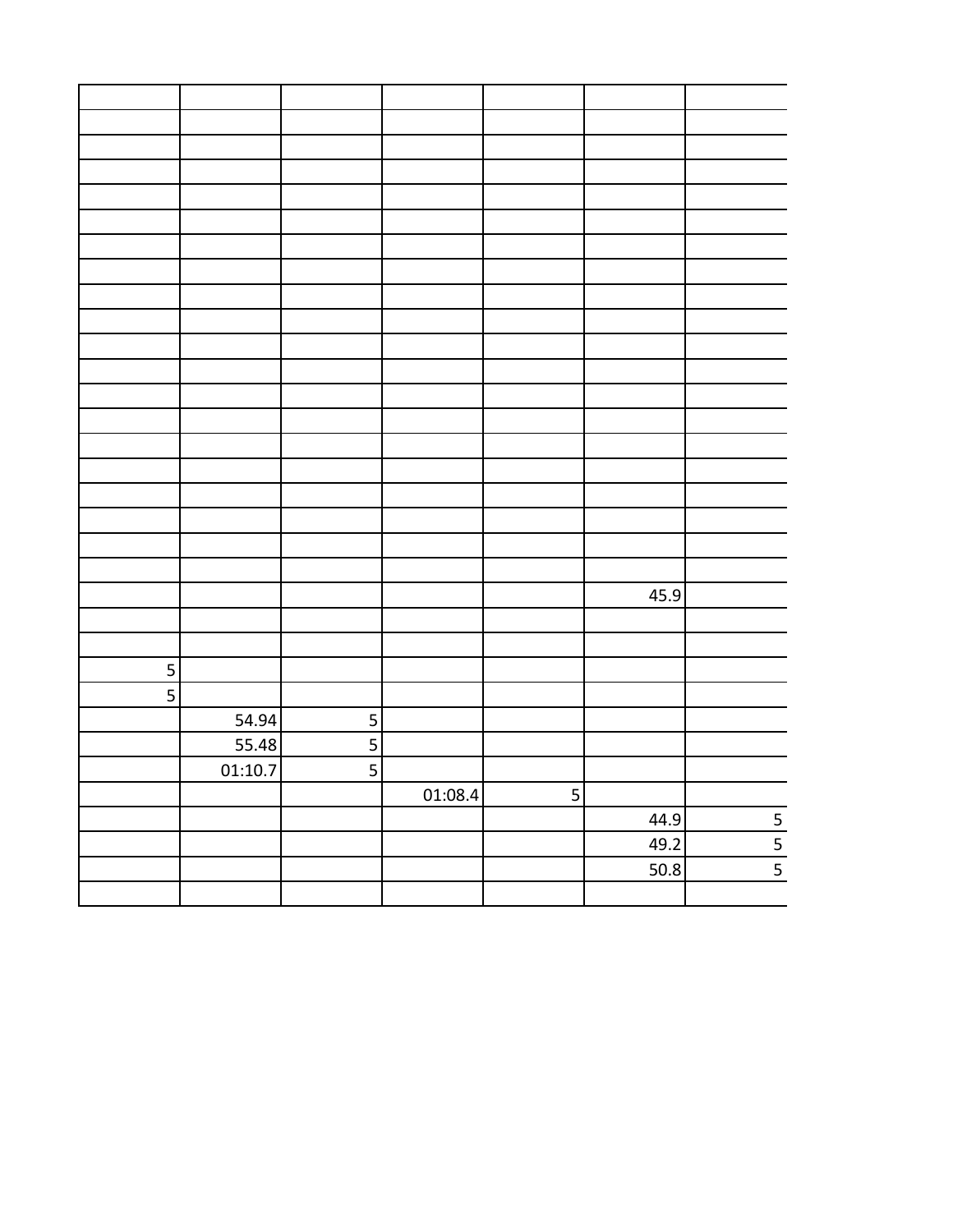| <b>Total Points</b> | <b>Final Race</b> | <b>Points</b> | <b>New Total</b> |
|---------------------|-------------------|---------------|------------------|
| 345                 | 59                | 50            | 395              |
| 280                 | 58.3              | 75            | 355              |
| 220                 | 01:03.0           | 5             | 225              |
| 190                 | 01:01.7           | 30            | 220              |
| 140                 | 59.3              | 40            | 180              |
| 125                 | 01:03.0           | 25            | 150              |
| 140                 | 01:04.6           | 5             | 145              |
| 115                 | 01:03.5           | 5             | 120              |
| 65                  | 01:08.5           | 5             | 70               |
| 65                  |                   |               | 65               |
| 55                  |                   |               | 55               |
| 45                  | 01:03.7           | 5             | 50               |
| 45                  |                   |               | 45               |
| 45                  |                   |               | 45               |
| 40                  |                   |               | 40               |
| 40                  |                   |               | 40               |
| 40                  |                   |               | 40               |
| 35                  | 01:04.8           | 5             | 40               |
| 25                  | 01:06.8           | 5             | 30               |
| 25                  |                   |               | 25               |
| 25                  |                   |               | 25               |
| 25                  |                   |               | 25               |
| 20                  |                   |               | 20               |
| 15                  | 01:13.6           | 5             | 20               |
| 10                  | 01:10.9           | 5             | 15               |
| 10                  |                   |               | 10               |
| 10                  |                   |               | 10               |
| 10                  |                   |               | 10               |
| 10                  |                   |               | 10               |
| 10                  |                   |               | 10               |
| 10                  |                   |               | 10               |
| 5                   | 01:09.8           | 5             | 10               |
| 5                   | 01:23.1           | 5             | 10               |
| 5                   | 01:09.3           | 5             | 10               |
| 5                   | 01:08.4           | 5             | 10               |
| 5                   | 01:06.4           | 5             | 10               |
| 5                   | 01:12.8           | 5             | 10               |
| 5                   |                   |               | 5                |
| 5                   |                   |               | 5                |
| 5                   |                   |               | 5                |
| 5                   |                   |               | 5                |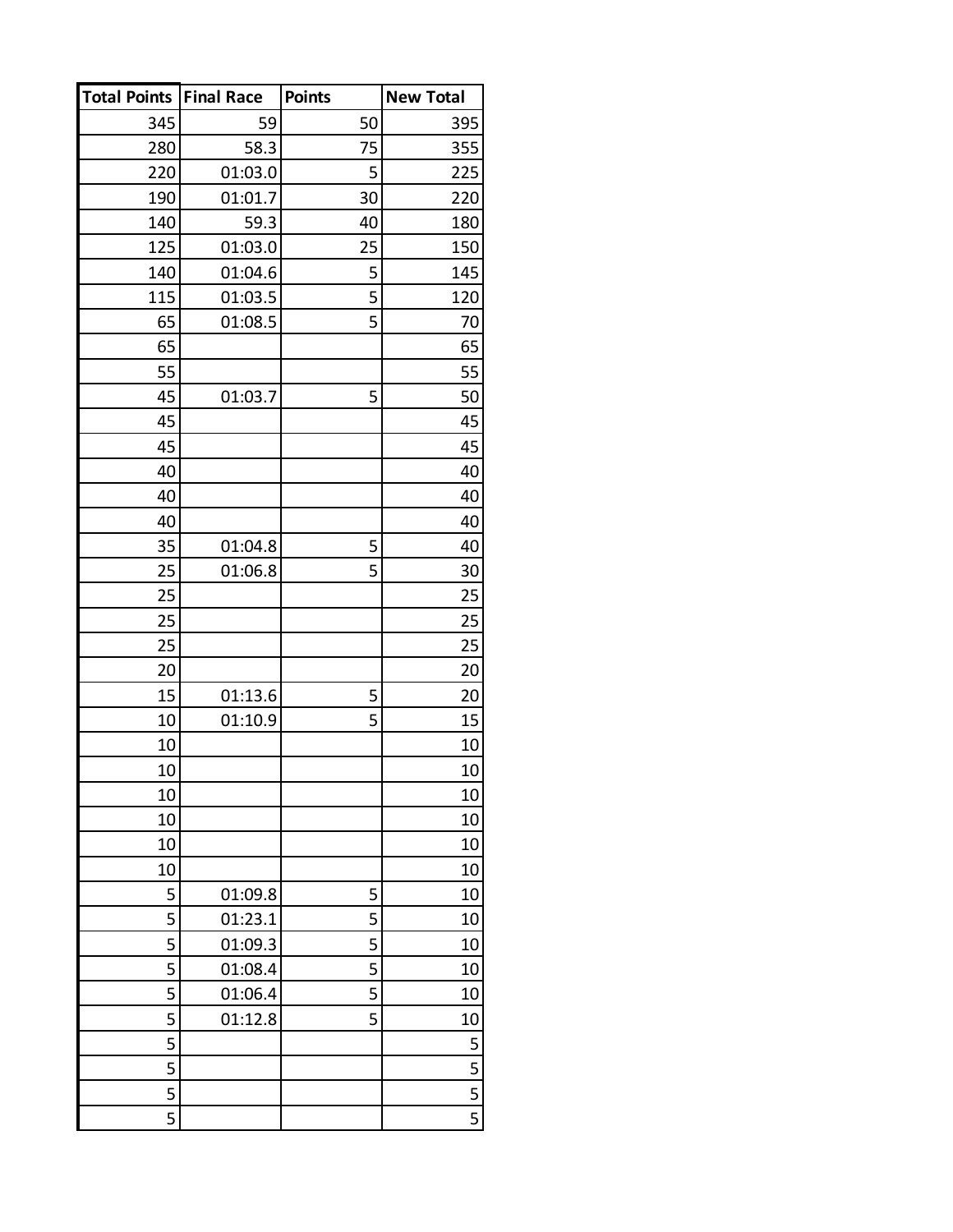| 5                                    |  |                             |
|--------------------------------------|--|-----------------------------|
| 5                                    |  | $\frac{5}{5}$               |
| 5                                    |  |                             |
| $\overline{\overline{\overline{5}}}$ |  |                             |
| 5                                    |  | $\frac{5}{5}$               |
| 5                                    |  |                             |
| $\overline{\overline{\overline{5}}}$ |  | $\frac{5}{5}$               |
| 5                                    |  |                             |
| 5                                    |  |                             |
| $\overline{\overline{\overline{5}}}$ |  | $\frac{5}{5}$               |
| 5                                    |  |                             |
| 5                                    |  | $\frac{5}{5}$               |
| $\overline{\overline{\overline{5}}}$ |  |                             |
| 5                                    |  |                             |
| 5                                    |  |                             |
| $\overline{\overline{\overline{5}}}$ |  | $\frac{5}{5}$               |
| 5                                    |  |                             |
| 5                                    |  | $\frac{5}{5}$               |
| $\overline{\overline{\overline{5}}}$ |  |                             |
| 5                                    |  |                             |
| 5                                    |  |                             |
| $\overline{\overline{\overline{5}}}$ |  |                             |
| 5                                    |  | $\frac{5}{5}$               |
| 5                                    |  |                             |
| $\overline{5}$                       |  | $\frac{1}{5}$ $\frac{5}{5}$ |
| 5                                    |  |                             |
| 5                                    |  | $\frac{5}{5}$               |
| $\overline{5}$                       |  |                             |
| 5                                    |  | $\overline{5}$              |
| 5                                    |  |                             |
| $\overline{5}$                       |  | $\frac{5}{5}$               |
| $\overline{5}$                       |  |                             |
| $\overline{0}$                       |  | $\overline{0}$              |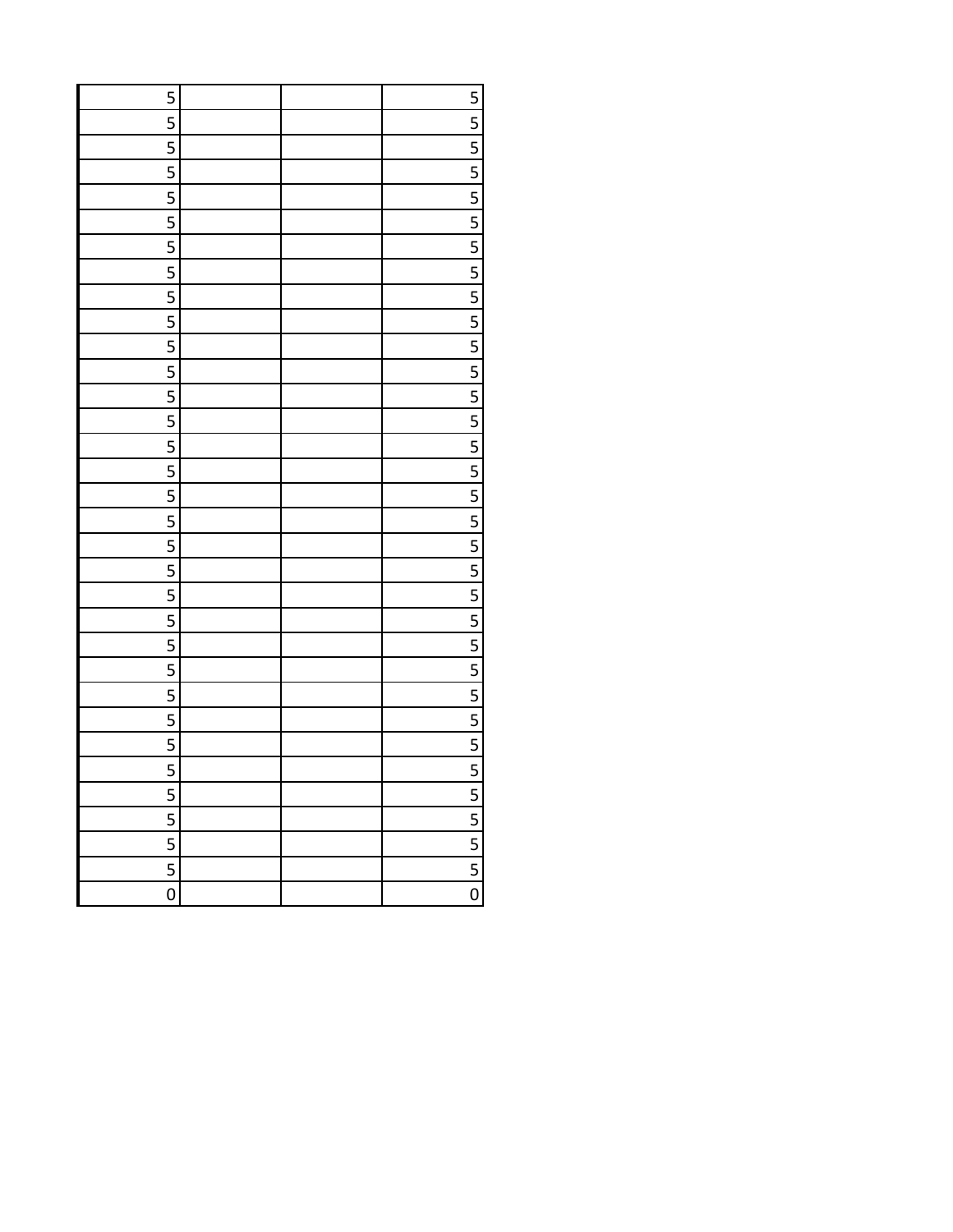| <b>Name</b>             | Category | Race #1 - Bre Points |                | Race #2 - Fa Points |                         |
|-------------------------|----------|----------------------|----------------|---------------------|-------------------------|
| Connor O'Neill          | Amateur  | 38.61                | 5              | 50.91               | $\overline{\mathbf{5}}$ |
| <b>Billy Evers</b>      | Amateur  |                      |                | 50.57               | $\overline{5}$          |
| Nico Lerescu            | Amateur  | 37.97                | 25             | 42.71               | 40                      |
| Jack Zenoni             | Amateur  | 38.99                | 5              | 41.72               | 75                      |
| Sean Coeller            | Amateur  |                      |                |                     |                         |
| <b>Brad Dewey</b>       | Amateur  |                      |                |                     |                         |
| Daniel Trionfo          | Amateur  | 39.1                 | 5              |                     |                         |
| Joshua McMillan         | Amateur  | 37.46                | 30             | 42.59               | 50                      |
| Pat Zuber               | Amateur  | 39.28                | 5              |                     |                         |
| David Szymanski         | Amateur  | 36.57                | 75             |                     |                         |
| Michael Harris          | Amateur  |                      |                |                     |                         |
| Oliver Umbach           | Amateur  | 40.82                | 5              | 51.25               | 5                       |
| Oliver Umbach           | Amateur  |                      |                |                     |                         |
| <b>Brad Barlow</b>      | Amateur  |                      |                |                     |                         |
| <b>Billy Kwiecinski</b> | Amateur  | 36.65                | 50             |                     |                         |
| Lance Marshall          | Amateur  |                      |                |                     |                         |
| Ron kreger              | Amateur  |                      |                |                     |                         |
| Mike Vanderee           | Amateur  | 37.32                | 40             |                     |                         |
| Andrew Major            | Amateur  |                      |                | 46.88               | 25                      |
| Mikey Klein             | Amateur  | 40.38                | $\overline{5}$ | 49.48               | 5                       |
| Hugh Reynolds           | Amateur  | 42.33                | $\overline{5}$ |                     |                         |
| Lance Marshall          | Amateur  | 41.02                | 5              |                     |                         |
| Sebastian Salazr        | Amateur  |                      |                | 45.71               | 30                      |
| Dom Demaio              | Amateur  |                      |                |                     |                         |
| Tom Free                | Amateur  |                      |                |                     |                         |
| Jason Pilato            | Amateur  | 39.46                | 5              | 57.95               | 5                       |
| Aidan Romero            | Amateur  | 41.22                | 5              |                     |                         |
| Hugh Reynolds           | Amateur  |                      |                |                     |                         |
| Justin Olson            | Amateur  |                      |                |                     |                         |
| Thomas Faher            | Amateur  | 44.71                | 5              |                     |                         |
| David Venezia           | Amateur  | 45.29                | $\overline{5}$ |                     |                         |
| John Wincapie           | Amateur  | 47.49                | 5              |                     |                         |
| Daniel Trionfo          | Amateur  |                      |                |                     |                         |
| Tyler Campagnola        | Amateur  |                      |                |                     |                         |
| Isaac Van Zyverden      | Amateur  |                      |                |                     |                         |
| Matt Roda               | Amateur  |                      |                |                     |                         |
| <b>Brian Billiams</b>   | Amateur  |                      |                |                     |                         |
| Joseph Grega            | Amateur  |                      |                |                     |                         |
| Paul Jadamiec           | Amateur  |                      |                |                     |                         |
| Mike Tierney            | Amateur  |                      |                |                     |                         |
| Jake Gautieri           | Amateur  |                      |                |                     |                         |
| Thomas L.               | Amateur  | 38.32                | 5              |                     |                         |
| <b>Emig Bennett</b>     | Amateur  | 38.4                 | 5              |                     |                         |
| Jerry Spallone          | Amateur  | 38.44                | 5              |                     |                         |
| Jim Sellars             | Amateur  | 39.07                | 5              |                     |                         |
| Jason Vega              | Amateur  | 39.5                 | 5              |                     |                         |
| <b>Rich House</b>       | Amateur  | 40.06                | 5              |                     |                         |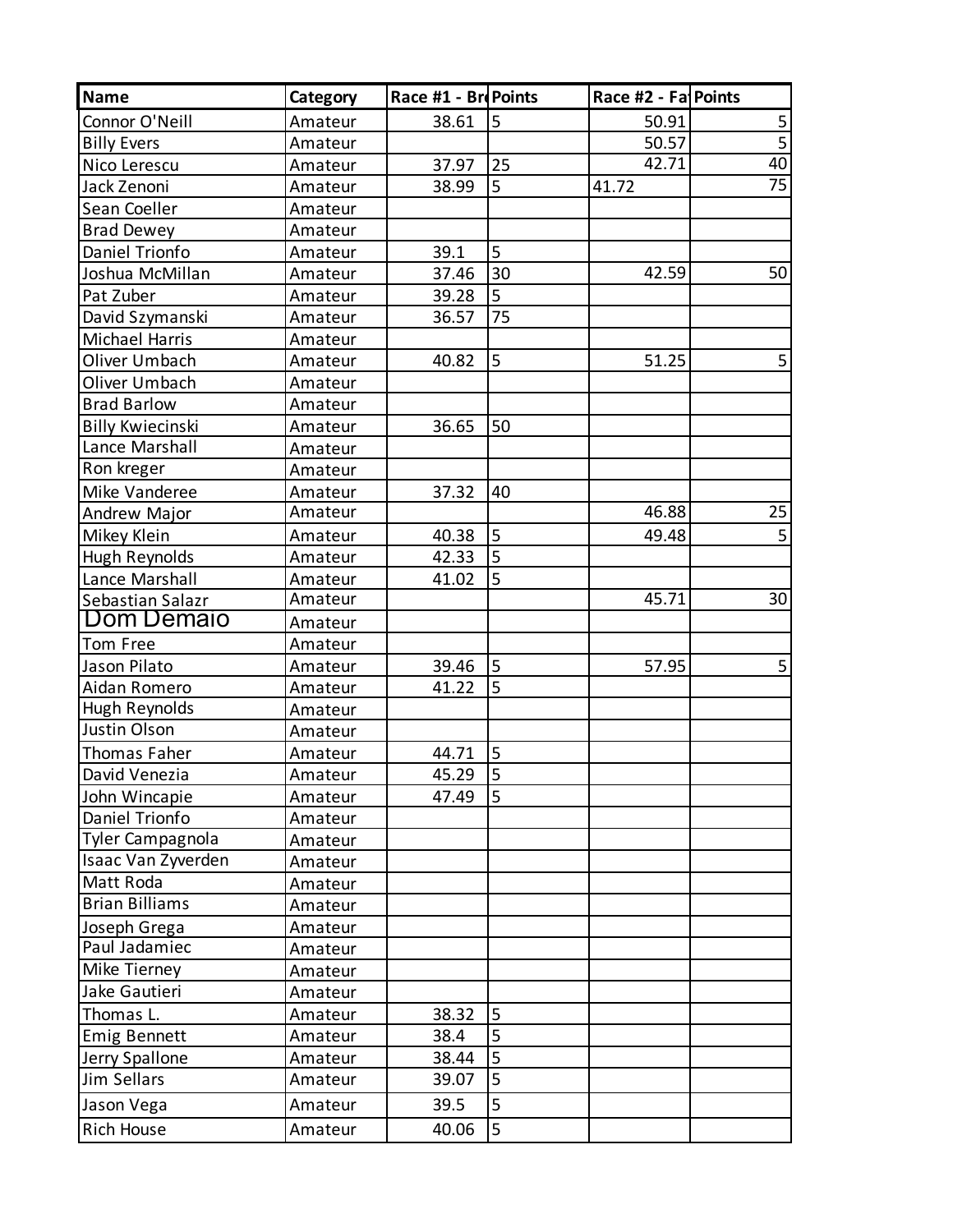| Elias Haldeman       | Amateur | 40.27 | 5 |        |   |
|----------------------|---------|-------|---|--------|---|
| Zach Roberts         | Amateur | 40.51 | 5 |        |   |
| <b>Tobias Fried</b>  | Amateur | 40.68 | 5 |        |   |
| <b>Tyler Boffa</b>   | Amateur | 40.78 | 5 |        |   |
| Gerald Wagner        | Amateur | 40.8  | 5 |        |   |
| Jimmy O'Donnell      | Amateur | 40.84 | 5 |        |   |
| John Danko           | Amateur | 40.85 | 5 |        |   |
| John Owens           | Amateur | 40.91 | 5 |        |   |
| Al Salerno           | Amateur | 41.61 | 5 |        |   |
| Jason Messineo       | Amateur | 41.66 | 5 |        |   |
| <b>Brian Tighe</b>   | Amateur | 41.75 | 5 |        |   |
| Chris Bennett        | Amateur | 41.76 | 5 |        |   |
| Christian Calzdano   | Amateur | 41.89 | 5 |        |   |
| Tyler Dilello        | Amateur | 42.08 | 5 |        |   |
| <b>Eric Ragot</b>    | Amateur | 42.9  | 5 |        |   |
| Christian Sorrentino | Amateur | 44.46 | 5 |        |   |
| Jon Naylor           | Amateur | 44.81 | 5 |        |   |
| Will Sorrentino      | Amateur | 46.55 | 5 |        |   |
| Jim Venezie          | Amateur | 50.7  | 5 |        |   |
| Luca Carnemolla      | Amateur | 2:04  | 5 |        |   |
| Jim Phifes           | Amateur |       |   | 47.39  | 5 |
| Coy Miller           | Amateur |       |   | 48.63  | 5 |
| <b>Gerald Wagner</b> | Amateur |       |   | 52.55  | 5 |
| James Gocke          | Amateur |       |   | 53.55  | 5 |
| Juan Diego Gomez     | Amateur |       |   | 57.5   | 5 |
| Jon Pic.             | Amateur |       |   | 103.32 | 5 |
| <b>Rich Howes</b>    | Amateur |       |   |        |   |
| Jon Rifenburg        | Amateur |       |   |        |   |
| Roberto Osaba        | Amateur |       |   |        |   |
| Morgan Freifelder    | Amateur |       |   |        |   |
| James Venezia        | Amateur |       |   |        |   |
| Adam Derezendes      | Amateur |       |   |        |   |
| Leo Babboni          | Amateur |       |   |        |   |
| Colin Sheridan       | Amateur |       |   |        |   |
| Lou Cederberg        | Amateur |       |   |        |   |
| Jeff Lamanna         | Amateur |       |   |        |   |
| Rowan Nadon          | Amateur |       |   |        |   |
| Calvin Fisher        | Amateur |       |   |        |   |
| Andrei Zhukov        | Amateur |       |   |        |   |
| Cole Gulla           | Amateur |       |   |        |   |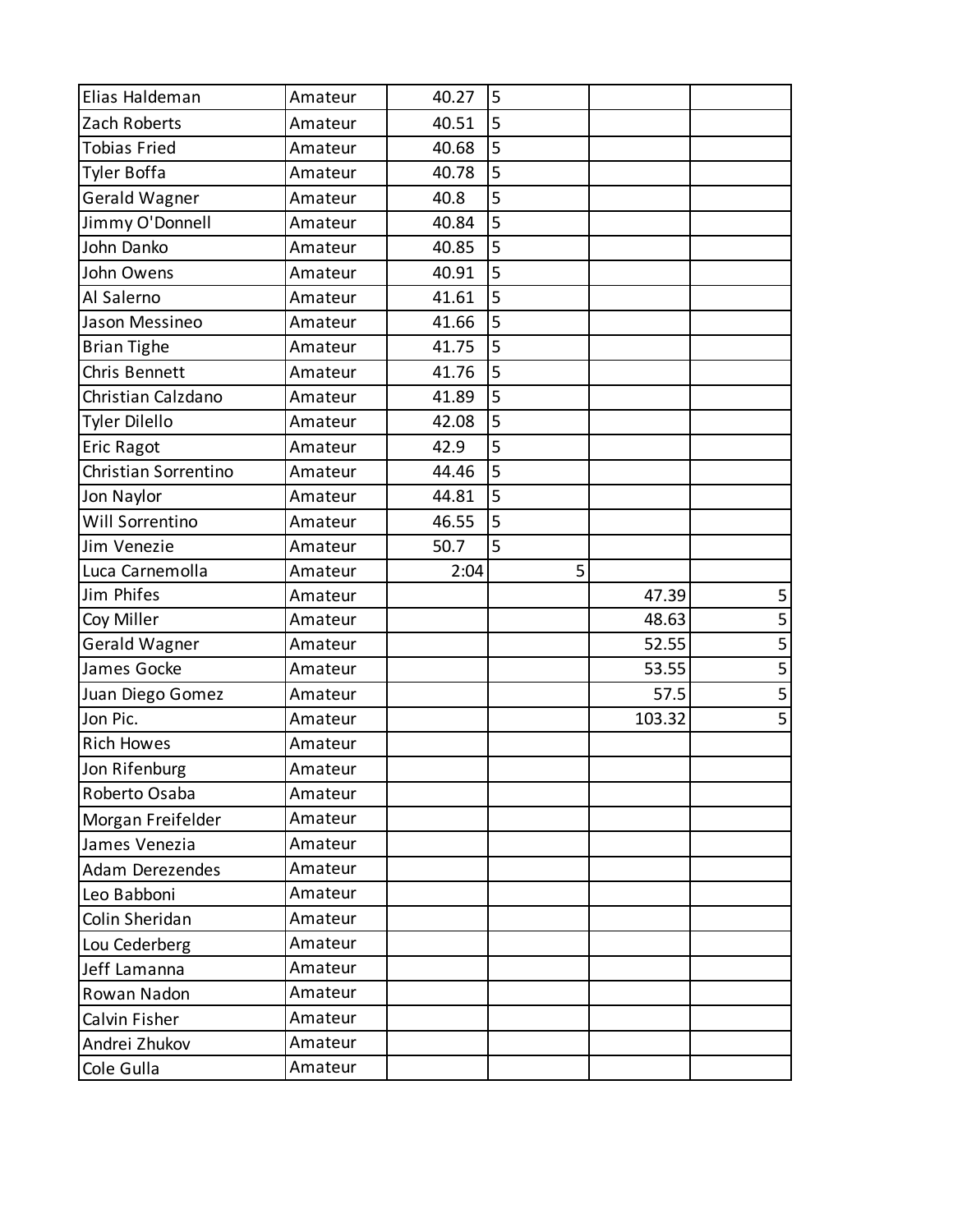| Race #3 - Ind Points |                         | Race #4 - Tri Points |                 | Race #5 - Alp Points |                 | Race #6 - Do |
|----------------------|-------------------------|----------------------|-----------------|----------------------|-----------------|--------------|
| 38.3                 | 60                      | 38.8                 | 50              |                      |                 | 45.47        |
| 38                   | 100                     | 38.9                 | <u>40</u>       | 27.5                 | 100             | 44.02        |
| 39.7                 | $\overline{5}$          | 37.4                 | $\overline{75}$ | 28.9                 | 40              | 45.65        |
|                      |                         |                      |                 | 26.6                 | 75              |              |
| 40.1                 | 5                       |                      |                 |                      |                 | 45.22        |
| 38.1                 | 80                      | 42.3                 | 5               |                      |                 | 46.53        |
|                      |                         | 39.9                 | $30\,$          | 29.9                 | 5               | 46.84        |
|                      |                         |                      |                 |                      |                 |              |
|                      |                         |                      |                 |                      |                 | 41.88        |
|                      |                         |                      |                 |                      |                 |              |
| 37.8                 | 75                      |                      |                 |                      |                 |              |
| 40                   | 10                      |                      |                 |                      |                 | 43.57        |
| 40                   | 10                      | 40.8                 | 25              | 29.2                 | 25              |              |
| 41.2                 | 5                       | 41.2                 | $\overline{5}$  | 32                   | $\overline{5}$  | 47.48        |
|                      |                         |                      |                 |                      |                 |              |
|                      |                         | 43.5                 | 5               | 29                   | $30\,$          |              |
|                      |                         |                      |                 | $\overline{30}$      | 5               |              |
|                      |                         |                      |                 |                      |                 |              |
| 40.8                 | $10\,$                  |                      |                 |                      |                 |              |
|                      |                         | 42.3                 | $\overline{5}$  | 29.4                 | 5               |              |
| 42.4                 | $10\,$                  |                      |                 | 33.7                 | 10              | 51.59        |
| 38.5                 | 25                      |                      |                 |                      |                 |              |
|                      |                         |                      |                 |                      |                 |              |
|                      |                         |                      |                 |                      |                 |              |
|                      |                         | 41.1                 | 5               | 30.4                 | 5               |              |
|                      |                         |                      |                 |                      |                 |              |
| 42.4                 | $\overline{\mathbf{5}}$ |                      |                 |                      |                 |              |
|                      |                         |                      |                 |                      |                 |              |
|                      |                         | 48.1                 | $\overline{5}$  | 33.3                 | $10\,$          |              |
|                      |                         |                      |                 |                      |                 |              |
|                      |                         |                      |                 | 37.4                 | $\overline{5}$  |              |
| 46.3                 | 5                       |                      |                 |                      |                 |              |
| 40.2                 | 10                      |                      |                 |                      |                 |              |
|                      |                         | 44.6                 | 5               | 30.4                 | 5               |              |
|                      |                         |                      |                 | 30.8                 | $\overline{10}$ |              |
|                      |                         |                      |                 |                      |                 |              |
|                      |                         |                      |                 |                      |                 |              |
| 41.3                 | 5                       |                      |                 |                      |                 | 50           |
|                      |                         |                      |                 |                      |                 |              |
|                      |                         |                      |                 |                      |                 |              |
|                      |                         |                      |                 |                      |                 |              |
|                      |                         |                      |                 |                      |                 |              |
|                      |                         |                      |                 |                      |                 |              |
|                      |                         |                      |                 |                      |                 |              |
|                      |                         |                      |                 |                      |                 |              |
|                      |                         |                      |                 |                      |                 |              |
|                      |                         |                      |                 |                      |                 |              |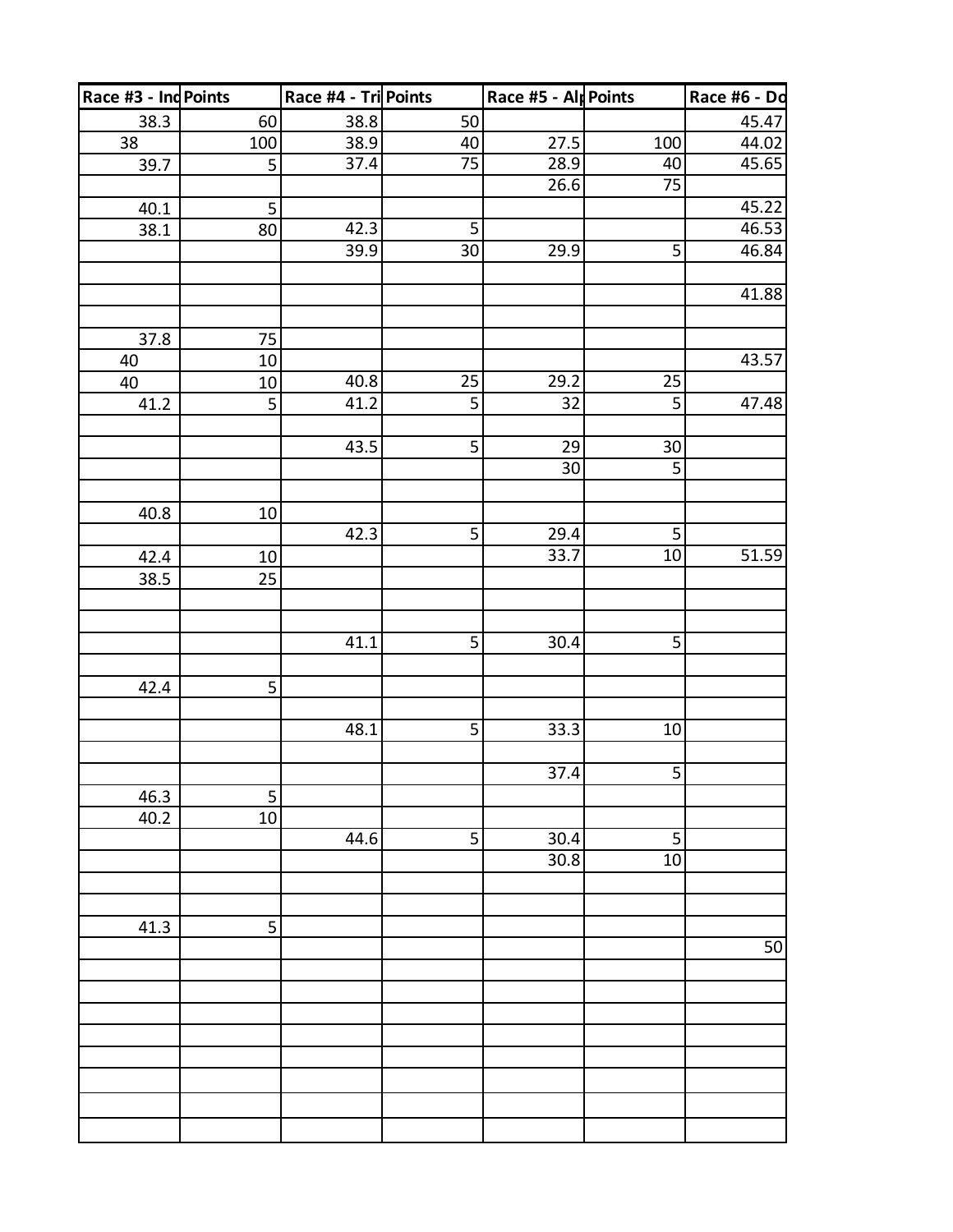| 40.9 | 5              |      |   |      |                |       |
|------|----------------|------|---|------|----------------|-------|
| 42.6 |                |      |   |      |                |       |
| 45.1 | $\overline{5}$ |      |   |      |                |       |
|      |                | 42.3 | 5 |      |                |       |
|      |                |      |   | 38.3 | 5 <sup>1</sup> |       |
|      |                |      |   |      |                | 48.96 |
|      |                |      |   |      |                | 53.39 |
|      |                |      |   |      |                | 58.04 |
|      |                |      |   |      |                |       |
|      |                |      |   |      |                |       |
|      |                |      |   |      |                |       |
|      |                |      |   |      |                |       |
|      |                |      |   |      |                |       |
|      |                |      |   |      |                |       |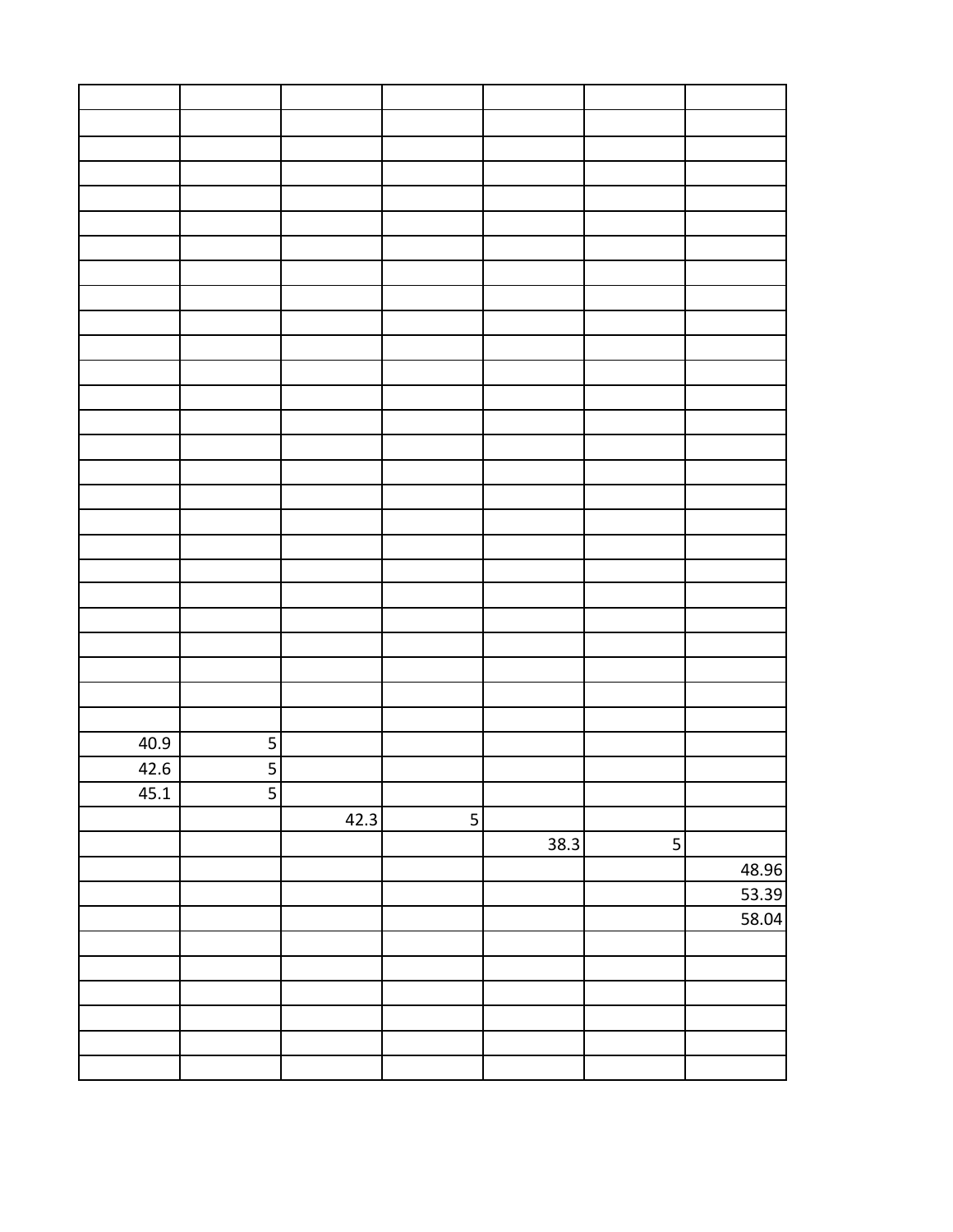| points          | Race #7- Tw Points |                | Race #8 - Ou Points |                 | Race #9 - Ra Points |                         |
|-----------------|--------------------|----------------|---------------------|-----------------|---------------------|-------------------------|
|                 |                    |                | 52.6                | $\overline{75}$ | 38.3                | 150                     |
| 40              | 45.12              | 25             |                     |                 | 40                  | 25                      |
| $\overline{25}$ | 42.64              | 50             | 55.1                | 30              | 39.7                | $\overline{30}$         |
|                 | 40.9               | 75             |                     |                 | 38.4                | 50                      |
| $\overline{30}$ | 45.01              | 30             | 53.7                | 40              | 40.1                | $\overline{\mathbf{5}}$ |
|                 | 45.84              | $\overline{5}$ |                     |                 | 39.2                | 40                      |
| 5               |                    |                | 52.9                | 50              | 41                  | $10\,$                  |
|                 |                    |                |                     |                 |                     |                         |
| 75              |                    |                |                     |                 |                     |                         |
|                 |                    |                |                     |                 |                     |                         |
|                 |                    |                |                     |                 |                     |                         |
| $\overline{50}$ |                    |                |                     |                 |                     |                         |
|                 | 46.33              | 5              |                     |                 |                     |                         |
| 5               |                    |                | 55.2                | 25              | 43.5                | $\overline{\mathbf{5}}$ |
|                 |                    |                |                     |                 |                     |                         |
|                 |                    |                | 57.6                | 5               | 41                  | $\overline{5}$          |
|                 | 42.77              | 40             |                     |                 |                     |                         |
|                 | 45.45              | 5              |                     |                 |                     |                         |
|                 | 46.14              | $\overline{5}$ |                     |                 | 40.8                | 10                      |
| 5               |                    |                | 01:01.1             | 5               |                     |                         |
|                 |                    |                |                     |                 |                     |                         |
|                 |                    |                |                     |                 |                     |                         |
|                 |                    |                |                     |                 |                     |                         |
|                 | 46.26              | $\overline{5}$ | 56                  | 5               |                     |                         |
|                 |                    |                | 01:02.0             | $\overline{5}$  |                     |                         |
|                 | 52.89              | 5              |                     |                 |                     |                         |
|                 | 49.99              | $\overline{5}$ |                     |                 | 44.2                | $10$                    |
|                 |                    |                |                     |                 |                     |                         |
|                 |                    |                |                     |                 | 49.5                | $\overline{5}$          |
|                 |                    |                |                     |                 |                     |                         |
|                 |                    |                |                     |                 |                     |                         |
|                 |                    |                |                     |                 |                     |                         |
|                 |                    |                |                     |                 |                     |                         |
|                 |                    |                |                     |                 |                     |                         |
|                 |                    |                | 57.9                | 5               | 43.9                | 5                       |
|                 |                    |                |                     |                 | 59.2                | 10                      |
|                 |                    |                |                     |                 |                     |                         |
| 5               |                    |                |                     |                 |                     |                         |
|                 | 50.39              | 5              |                     |                 |                     |                         |
|                 | 56.31              | $\overline{5}$ |                     |                 |                     |                         |
|                 |                    |                |                     |                 |                     |                         |
|                 |                    |                |                     |                 |                     |                         |
|                 |                    |                |                     |                 |                     |                         |
|                 |                    |                |                     |                 |                     |                         |
|                 |                    |                |                     |                 |                     |                         |
|                 |                    |                |                     |                 |                     |                         |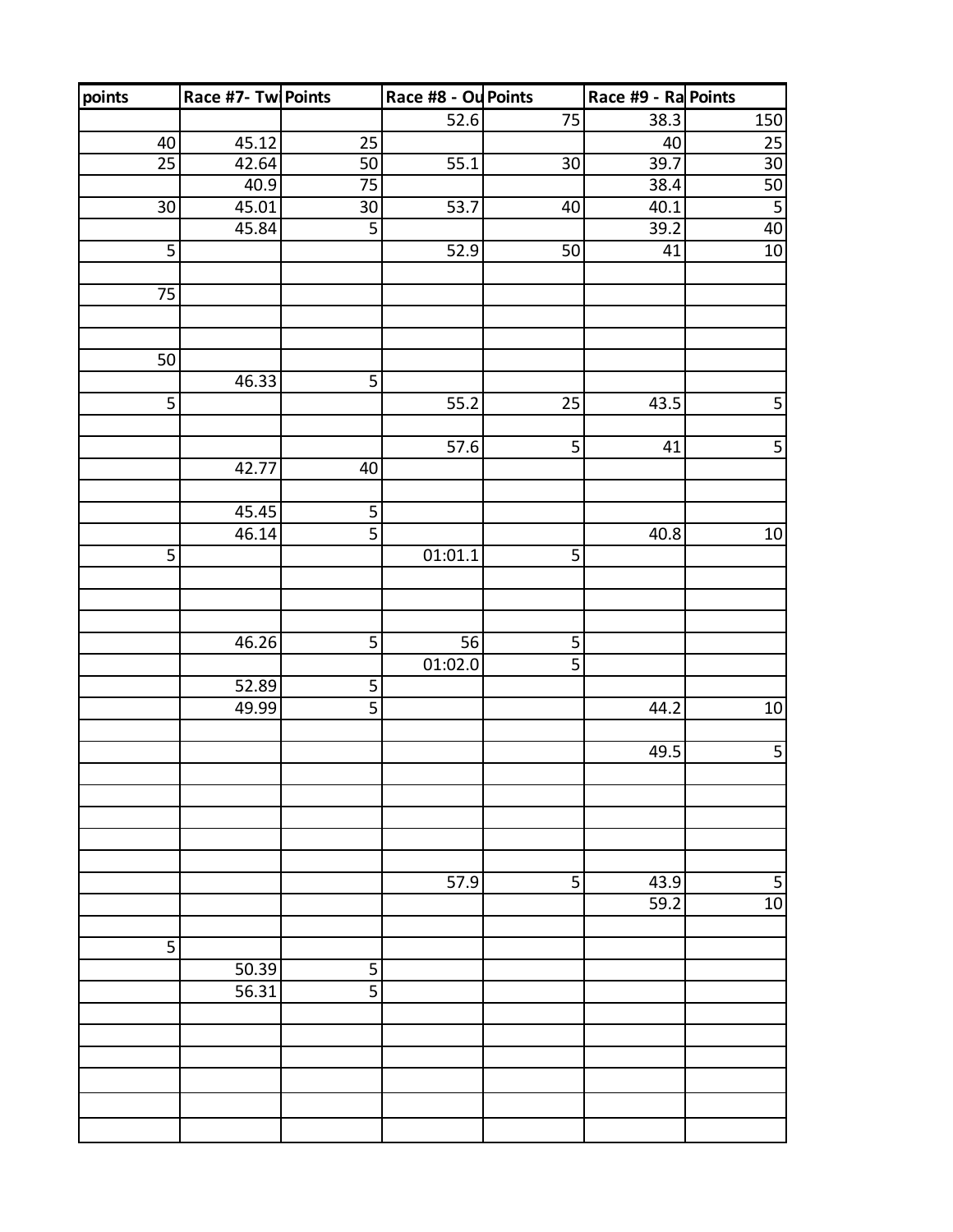| 5 |       |   |         |                         |  |
|---|-------|---|---------|-------------------------|--|
| 5 |       |   |         |                         |  |
| 5 |       |   |         |                         |  |
|   | 45.72 | 5 |         |                         |  |
|   |       |   | 57.6    | $\overline{5}$          |  |
|   |       |   | 01:01.2 | $\overline{\mathbf{5}}$ |  |
|   |       |   | 01:06.8 | $\overline{5}$          |  |
|   |       |   | 01:07.1 |                         |  |
|   |       |   |         |                         |  |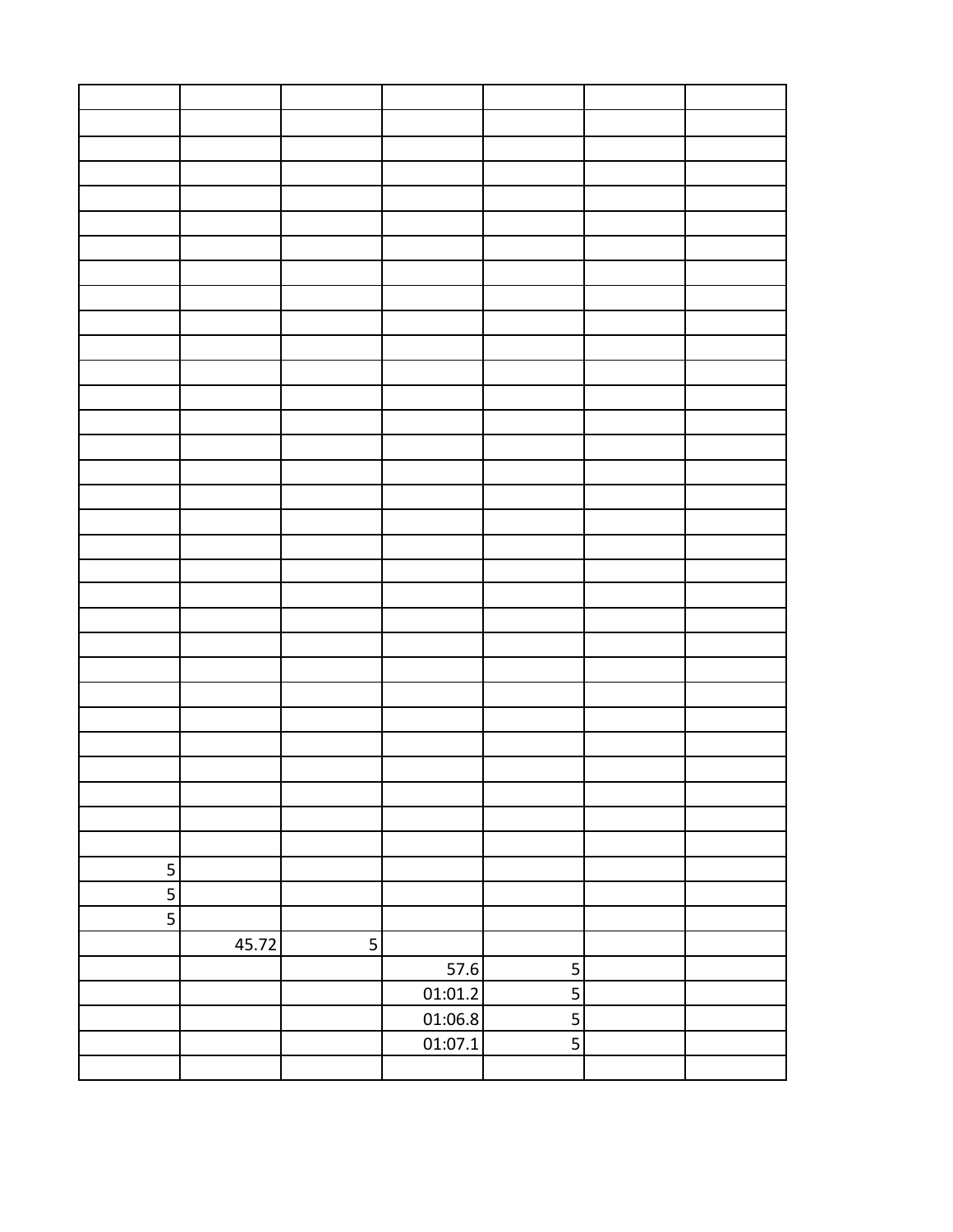| <b>Total Points</b> | <b>Final Race</b> | <b>Points</b>  | <b>New Total</b>        |
|---------------------|-------------------|----------------|-------------------------|
| 345                 | 57.9              | 50             | 395                     |
| 335                 | 59.1              | 25             | 360                     |
| 320                 | 58.4              | 40             | 360                     |
| 280                 |                   |                | 280                     |
| 110                 | 57.8              | 75             | 185                     |
| 130                 | 01:01.8           | 5              | 135                     |
| 105                 |                   |                | 105                     |
| 80                  |                   |                | 80                      |
| 80                  |                   |                | 80                      |
| 75                  |                   |                | 75                      |
| 75                  |                   |                | $\overline{75}$         |
| 70                  | 01:00.2           | 5              | 75                      |
| 65                  |                   |                | $\overline{65}$         |
| 50                  | 59.9              | 5              | $\overline{55}$         |
| 50                  |                   |                | 50                      |
| 45                  |                   |                | 45                      |
| 45                  |                   |                | 45                      |
| 40                  |                   |                | 40                      |
| 40                  |                   |                | 40                      |
| 35                  | 01:00.9           |                | 35                      |
| 35                  |                   |                | 35                      |
| 30                  |                   |                | 30                      |
| 30                  |                   |                | 30                      |
|                     | 58.7              | 30             | 30                      |
| 20                  |                   |                | 20                      |
| 15                  | 01:03.7           | 5              | 20                      |
| 15                  | 01:05.9           | 5              | 20                      |
| 15                  | 38:04.5           | 5              | 20                      |
| 15                  |                   |                | 15                      |
| 10                  |                   |                | 10                      |
| 10                  |                   |                | 10                      |
| 10                  |                   |                | 10                      |
| 10                  |                   |                | 10                      |
| 10                  |                   |                | 10                      |
| 10                  |                   |                | 10                      |
| 10                  |                   |                | 10                      |
| 10                  |                   |                | 10                      |
| 5                   | 01:03.9           | 5              | 10                      |
| 5                   | 01:06.0           | 5              | 10                      |
| 5                   | 01:09.9           | 5              | 10                      |
| $\overline{5}$      | 01:09.8           | $\overline{5}$ | 10                      |
| 5                   |                   |                | <u>5</u>                |
| 5                   |                   |                | 5                       |
| 5                   |                   |                | $\overline{5}$          |
| 5                   |                   |                | $\overline{\mathbf{5}}$ |
| 5                   |                   |                | 5                       |
| 5                   |                   |                | $\overline{5}$          |
|                     |                   |                |                         |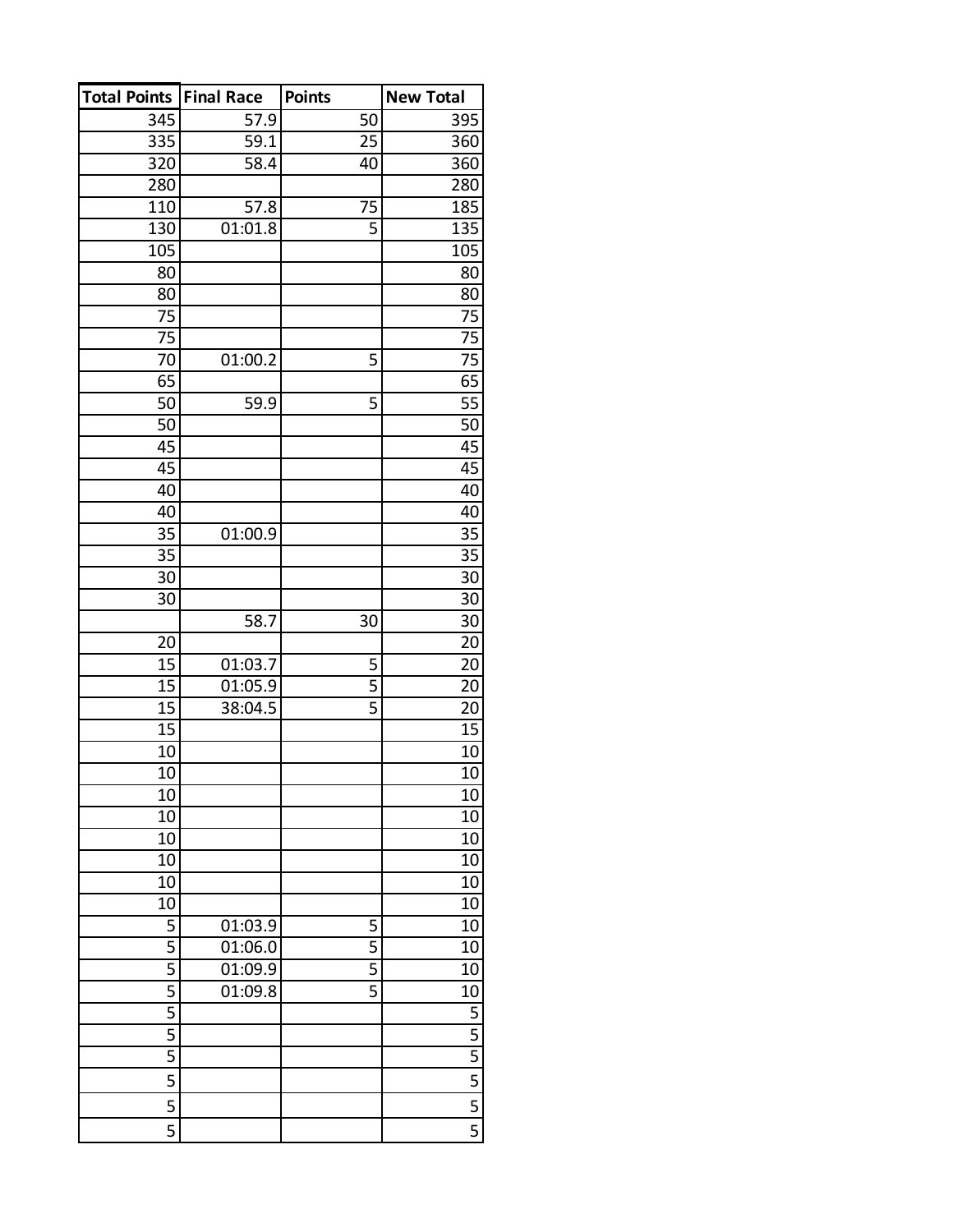| 5              |         |   | $\overline{\mathbf{5}}$              |
|----------------|---------|---|--------------------------------------|
| 5              |         |   | $\frac{5}{5}$                        |
| 5              |         |   |                                      |
| 5              |         |   | $\frac{5}{5}$                        |
| $\overline{5}$ |         |   |                                      |
| $\overline{5}$ |         |   |                                      |
| 5              |         |   | $\frac{5}{5}$                        |
|                |         |   |                                      |
| $\overline{5}$ |         |   |                                      |
| 5              |         |   | $\frac{5}{5}$                        |
|                |         |   |                                      |
| $\overline{5}$ |         |   |                                      |
| 5              |         |   |                                      |
| $\overline{5}$ |         |   | $\frac{5}{5}$                        |
| $\overline{5}$ |         |   |                                      |
| 5              |         |   | $\frac{5}{5}$                        |
| $\overline{5}$ |         |   |                                      |
| $\overline{5}$ |         |   |                                      |
| 5              |         |   | $\overline{\overline{\overline{5}}}$ |
| $\overline{5}$ |         |   | $\overline{\mathbf{5}}$              |
| 5              |         |   | $\overline{5}$                       |
| 5              |         |   | $\overline{5}$                       |
| 5              |         |   | $\overline{5}$                       |
| 5              |         |   | $\overline{5}$                       |
| 5              |         |   | $\overline{5}$                       |
| 5              |         |   | $\overline{5}$                       |
| 5              |         |   | $\overline{5}$                       |
| 5              |         |   | $\overline{5}$                       |
| 5              |         |   | 5                                    |
| 5              |         |   | $\overline{5}$                       |
| 5              |         |   | $\overline{\overline{\overline{5}}}$ |
| 5              |         |   | 5                                    |
| 5              |         |   | $\overline{5}$                       |
| 5              |         |   | $\overline{\overline{\overline{5}}}$ |
| 5              |         |   | 5                                    |
| 5              |         |   | $\overline{5}$                       |
| 5              |         |   | $\overline{\mathbf{5}}$              |
| 5              |         |   | $\overline{\mathbf{5}}$              |
| 5              |         |   | $\overline{\mathbf{5}}$              |
|                | 01:01.1 | 5 | $\overline{\mathbf{5}}$              |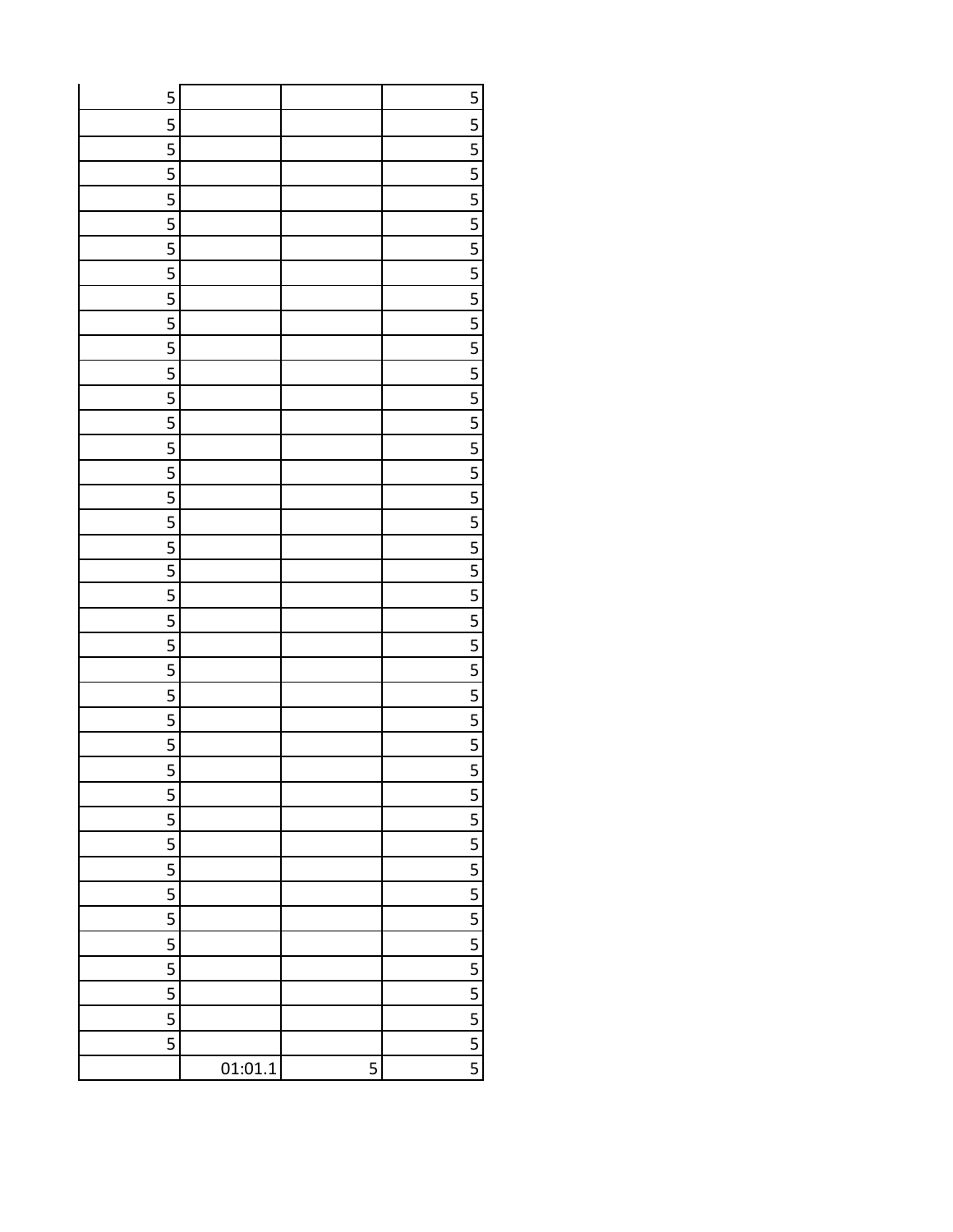| Name                  | Category | Race #1 - BrePoints |     | Race #2 - Fa Points |    |
|-----------------------|----------|---------------------|-----|---------------------|----|
| Sage Weiss            | Women    | 40.22               | 175 | 55.65               | 40 |
| Lexi Condria          | Women    | 40.54               | 50  | 53.88               | 50 |
| Ivanna Estrada        | Women    |                     |     | 52.3                | 75 |
| Victoria Zenoni       | Women    | 41.54               | 40  | 57.04               | 30 |
| Ming Goetz            | Women    |                     |     |                     |    |
| Ashley Limon          | Women    | 43.78               | 30  |                     |    |
| Carly Chiarella       | Women    | 45.37               | 25  |                     |    |
| Victoria Baumgartener | Women    |                     |     |                     |    |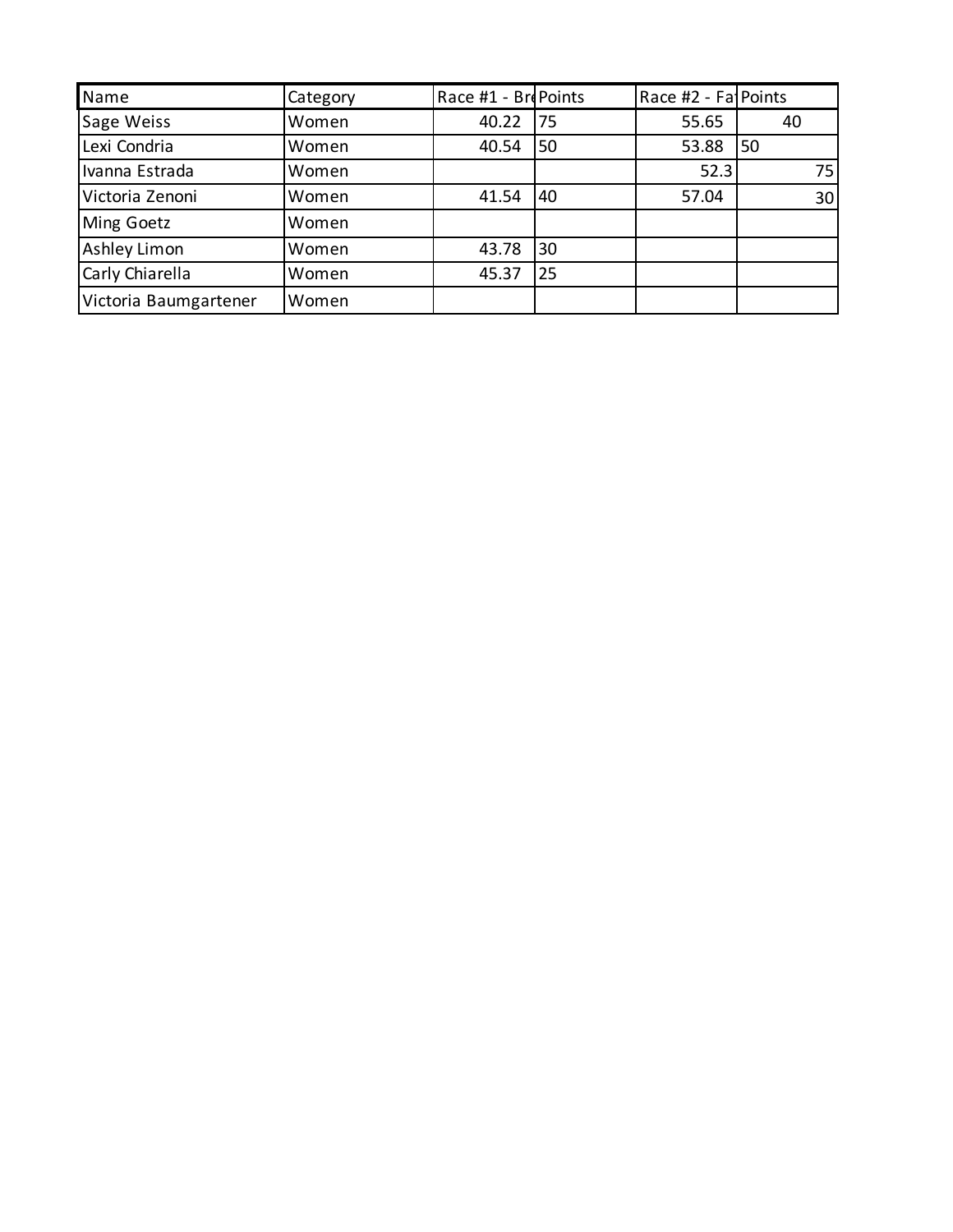| Race #3 - Ind Points |     | Race #4 - Tri Points |    | Race #5 - AlpPoints |     | Race #6 - Do |
|----------------------|-----|----------------------|----|---------------------|-----|--------------|
| 39.2                 | 150 | 00:49.1              | 30 | 30                  | 150 | 45.63        |
| 43.4                 | 100 | 00:44.5              | 50 | 32.3                | 30  | 49.43        |
|                      |     | 00:44.0              | 75 | 30.2                | 50  | 46.3         |
|                      |     |                      |    | 32.6                | 25  |              |
|                      |     | 00:44.5              | 40 | 30.7                | 40  |              |
|                      |     |                      |    | 33.1                | 10  |              |
|                      |     |                      |    |                     |     |              |
|                      |     |                      | 25 |                     |     |              |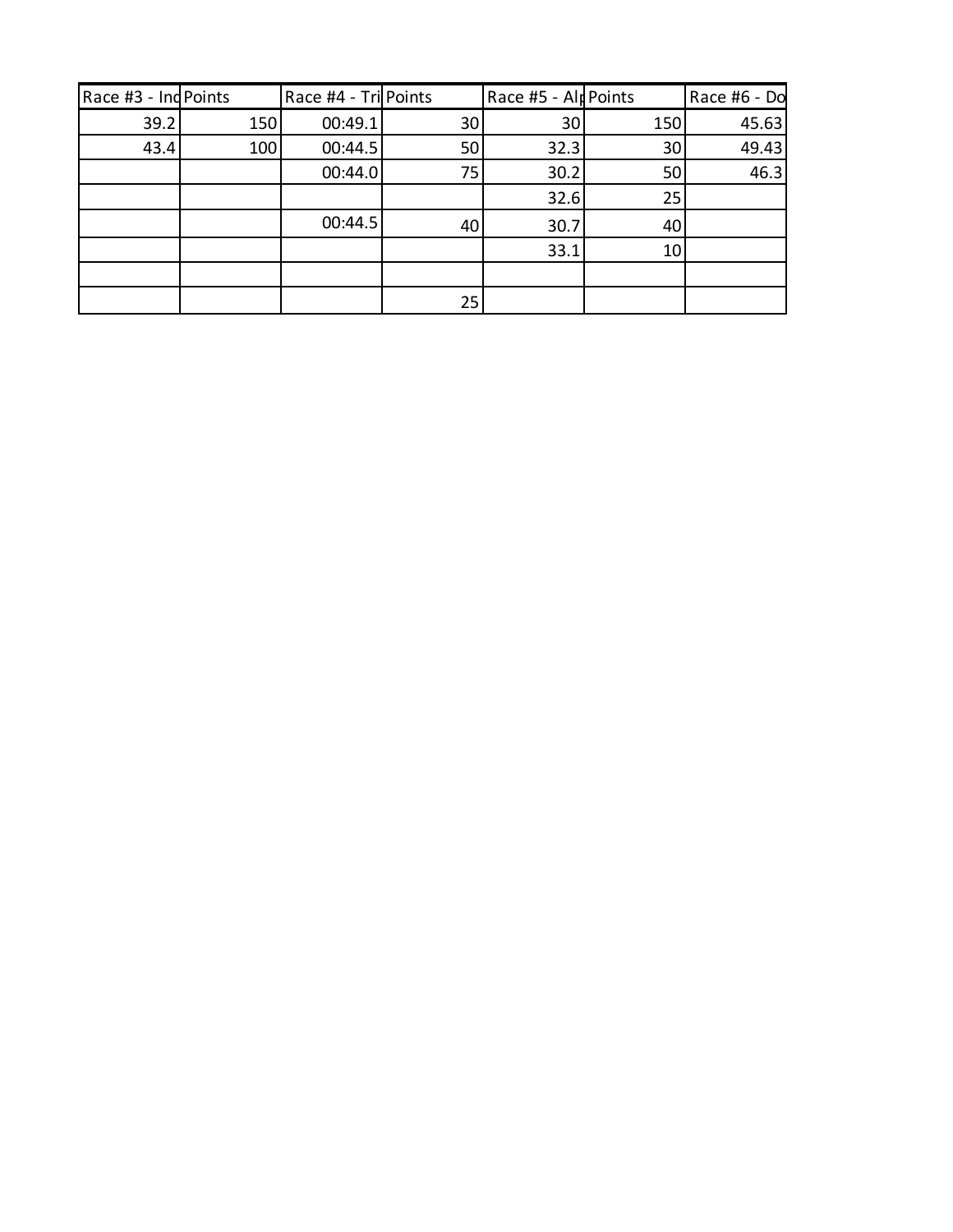| points | Race #7- Twl Points |    | Race #8 - Ou Points |                 | Race #9 - Ra Points |    |
|--------|---------------------|----|---------------------|-----------------|---------------------|----|
| 75     |                     |    | 1:001               | 40              | 41.3                | 75 |
| 40     |                     |    | 56                  | 75              | 46                  | 80 |
| 50     | 46.62               | 75 | 58.8                | 50              |                     |    |
|        | 53.83               | 50 | 01:02.3             | 30 <sup>1</sup> | 42.8                | 50 |
|        |                     |    |                     |                 |                     |    |
|        |                     |    |                     |                 | 52.3                | 30 |
|        |                     |    |                     |                 |                     |    |
|        |                     |    |                     |                 |                     |    |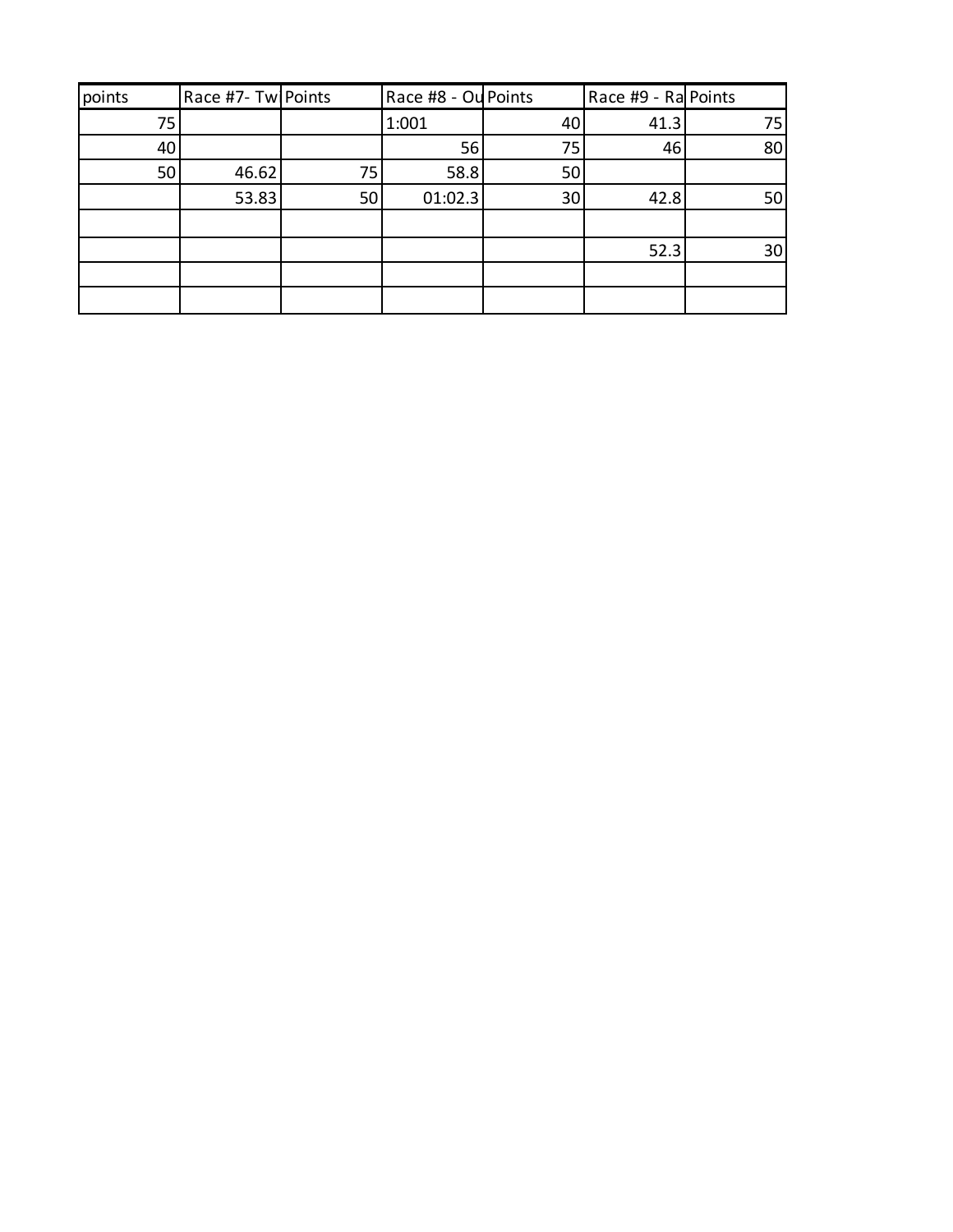| <b>Total Points Final Race</b> |         | <b>Points</b> | <b>New Total</b> |
|--------------------------------|---------|---------------|------------------|
| 635                            |         |               | 635              |
| 475                            |         |               | 475              |
| 375                            | 01:02.2 | 75            | 450              |
| 225                            |         |               | 225              |
| 80                             |         |               | 80               |
| 70                             |         |               | 70               |
| 25                             |         |               | 25               |
| 25                             |         |               | 25               |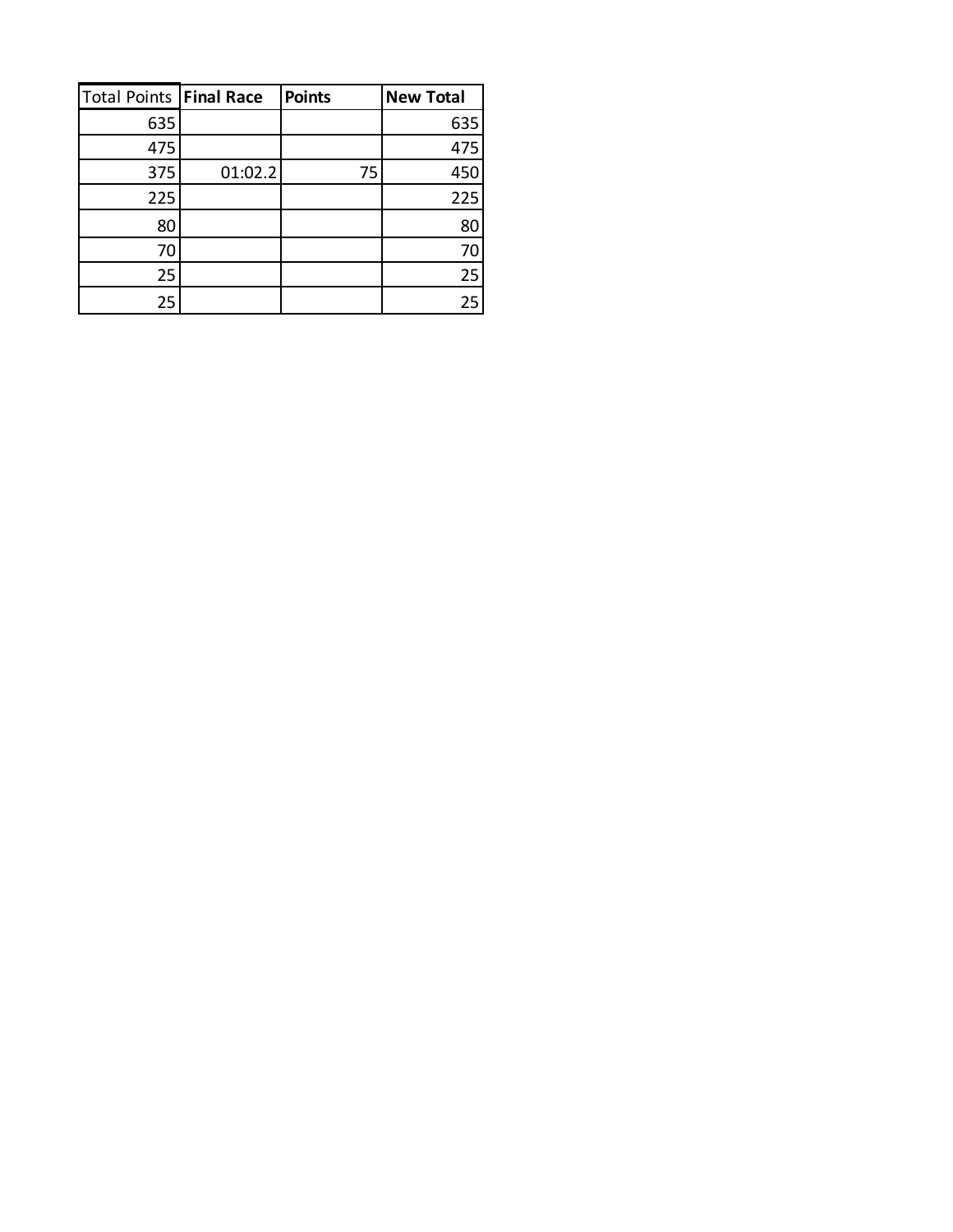| <b>Name</b>            | Category | Race #1 - Br Points |    | Race #2 - Fa Points |    | Race #3 - Ind |
|------------------------|----------|---------------------|----|---------------------|----|---------------|
| Colten Hubbard         | Pro      | 36.08               | 30 | 40.02               | 25 | 35            |
| George Ryan            | Pro      | 34.25               | 75 |                     |    | 34.9          |
| Colin Burns            | Pro      | 35.13               | 50 | 39.8                | 40 | 36.3          |
| Mauricio Estrada       | Pro      |                     |    | 37.81               | 75 |               |
| Tyler Zenoni           | Pro      | 36.69               | 5  | 38.86               | 50 |               |
| <b>Cristian Suarez</b> | Pro      |                     |    | 39.89               | 30 | 36            |
| Lucas Dedora           | Pro      |                     |    |                     |    |               |
| Josh Peschock          | Pro      |                     |    |                     |    | 37            |
| <b>Richie Rude</b>     | Pro      |                     |    |                     |    |               |
| Zach Koop              | Pro      | 40.06               | 5  |                     |    | 39.5          |
| <b>Tim Pierce</b>      | Pro      |                     |    | 45.02               | 5  |               |
| Jay Chilenski          | Pro      | 39.14               | 5  | 47.78               | 5  | 42.9          |
| Dennis Yuroshek        | Pro      | 35.88               | 40 |                     |    |               |
| Clayton Harper         | Pro      |                     |    |                     |    | 36.6          |
| Matt Byerly            | Pro      | 39.31               | 5  | 47.78               | 5  | 42            |
| Jorge Liberio          | Pro      |                     |    |                     |    |               |
| Evan Carlarcli         | Pro      | 36.16               | 25 |                     |    |               |
| <b>Colin Mullaly</b>   | Pro      |                     |    |                     |    |               |
| Coy Fish               | Pro      | 39.64               | 5  | 47.82               | 5  |               |
| Damon Sanchez          | Pro      | 37.35               | 5  | 56.03               | 5  |               |
| Oscar Orozco           | Pro      |                     |    |                     |    | 39.5          |
| Jake Kahn              | Pro      | 36.37               | 5  |                     |    |               |
| Andrew Major           | Pro      | 38.31               | 5  |                     |    |               |
| Myles Bennett          | Pro      | 38.41               | 5  |                     |    |               |
| <b>Brad Dewey</b>      | Pro      | 39.93               | 5  |                     |    |               |
| Tom Free               | Pro      | 40.54               | 5  |                     |    |               |
| <b>Nick Martell</b>    | Pro      | 41.29               | 5  |                     |    |               |
| James Ramsey           | Pro      | 42.06               | 5  |                     |    |               |
| Justin Olson           | Pro      | 46.42               | 5  |                     |    |               |
| Cooper Pleva           | Pro      |                     |    | 41.27               | 5  |               |
| <b>Tucker Beddiges</b> | Pro      |                     |    |                     |    |               |
| Alastair Brown         | Pro      |                     |    |                     |    |               |
| <b>Erik Willetts</b>   | Pro      |                     |    |                     |    |               |
| David Trumpore         | Pro      |                     |    |                     |    |               |
| Evan Gilardi           | Pro      |                     |    |                     |    |               |
| Scott Johnson          | Pro      |                     |    |                     |    |               |
| Adam Hubbard           | Pro      |                     |    |                     |    |               |
| Sebastian Holguin      |          |                     |    |                     |    |               |
| Logan Tiger            | Pro      |                     |    |                     |    |               |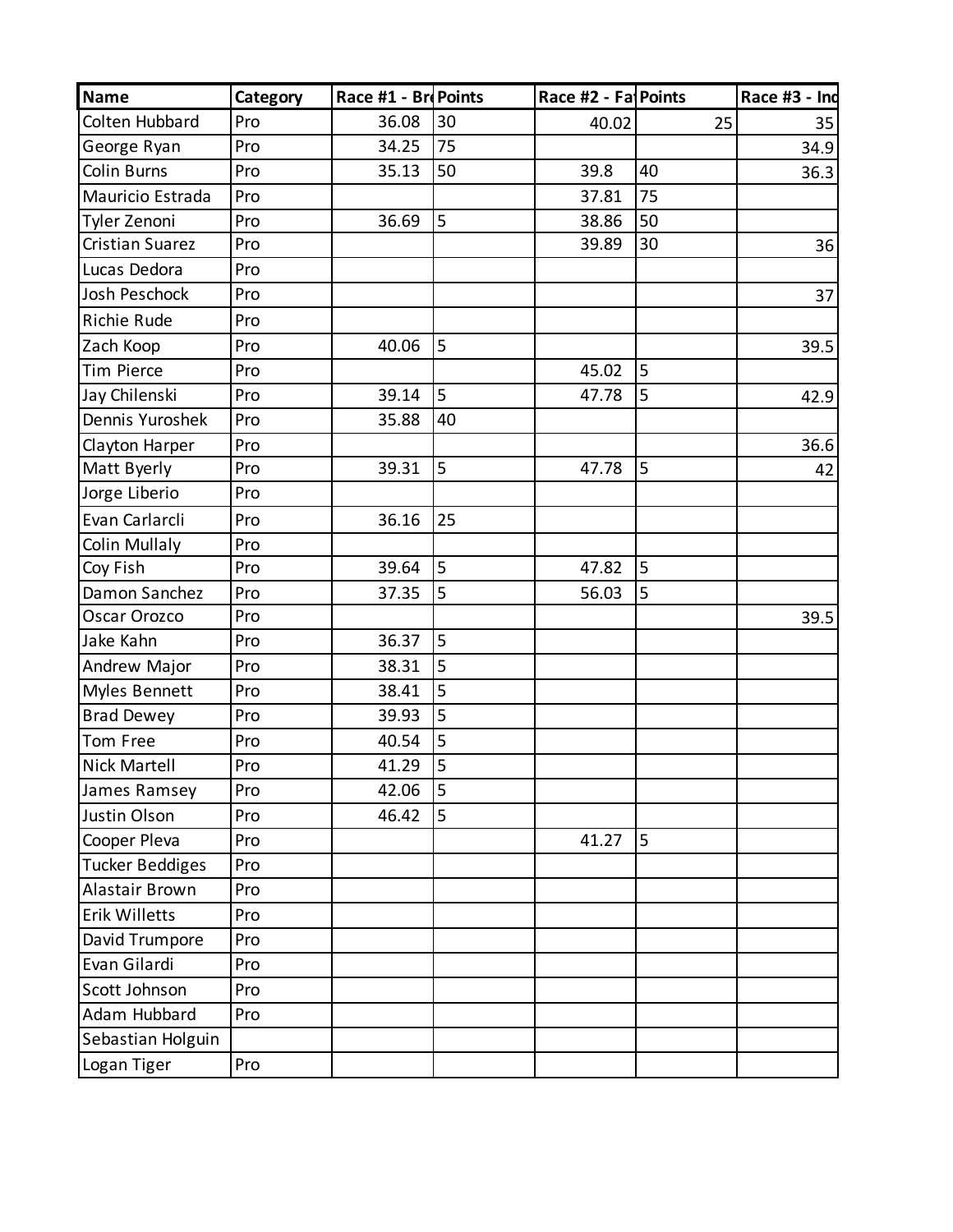| <b>Points</b> | Race #4 - Tri Points |                 | Race #5 - Alp Points |        | Race #6 - Dd Points |                 |
|---------------|----------------------|-----------------|----------------------|--------|---------------------|-----------------|
| 50            |                      |                 | 26.2                 | 100    | 37.74               | 75              |
| 75            | 31                   | 50              | 26.2                 | 80     |                     |                 |
| 60            | 31.7                 | 40              | 27.1                 | $10\,$ | 39.76               | 40              |
|               | 30.3                 | 75              | 26.3                 | $30\,$ | 38.03               | 50              |
|               |                      |                 | 26                   | 75     |                     |                 |
| 40            |                      |                 |                      |        |                     |                 |
|               |                      |                 | 26.9                 | 50     |                     |                 |
| 5             | 34.5                 | 30 <sup>°</sup> | 27.9                 | 5      |                     |                 |
|               |                      |                 |                      |        |                     |                 |
| $10\,$        | 42.5                 | 5               | 30.8                 | $10\,$ |                     |                 |
|               | 35.6                 | 25              | 28.9                 | 5      | 44.95               | $\mathsf S$     |
| $10\,$        | 39.4                 | 5               | 31.7                 | 5      |                     |                 |
|               |                      |                 |                      |        |                     |                 |
| 25            |                      |                 | 27.4                 | 5      |                     |                 |
| 5             | 38.1                 | 5               |                      |        |                     |                 |
|               |                      |                 |                      |        | 40.51               | 30 <sup>°</sup> |
|               |                      |                 |                      |        |                     |                 |
|               |                      |                 |                      |        | 40.45               | <b>25</b>       |
|               | 41.2                 | 5               |                      |        | 43.59               | 5               |
|               |                      |                 |                      |        |                     |                 |
| $10\,$        |                      |                 |                      |        |                     |                 |
|               |                      |                 |                      |        |                     |                 |
|               |                      |                 |                      |        |                     |                 |
|               |                      |                 |                      |        |                     |                 |
|               |                      |                 |                      |        |                     |                 |
|               |                      |                 |                      |        |                     |                 |
|               |                      |                 |                      |        |                     |                 |
|               |                      |                 |                      |        |                     |                 |
|               |                      |                 |                      |        |                     |                 |
|               |                      |                 |                      |        |                     |                 |
|               | 38                   | 5               |                      |        |                     |                 |
|               |                      |                 | 29.1                 | 5      |                     |                 |
|               |                      |                 |                      |        | 41.59               | 5               |
|               |                      |                 |                      |        |                     |                 |
|               |                      |                 |                      |        |                     |                 |
|               |                      |                 |                      |        |                     |                 |
|               |                      |                 |                      |        |                     |                 |
|               |                      |                 |                      |        |                     |                 |
|               |                      |                 |                      |        |                     |                 |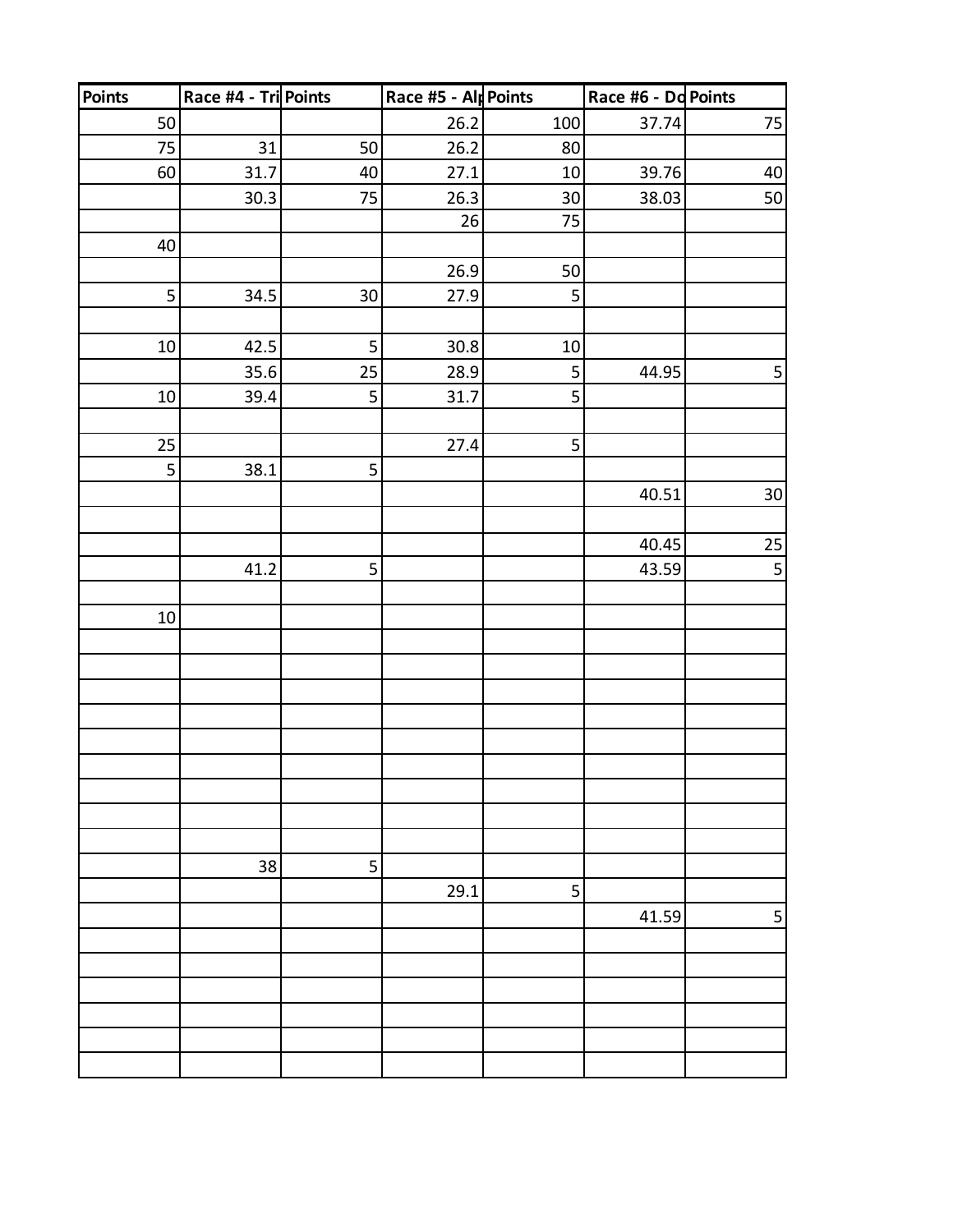| Race #7- Tw Points |    | Race #8 - Ou Points |    | Race #9 - Ra Points |    | <b>Total Points</b>                  |
|--------------------|----|---------------------|----|---------------------|----|--------------------------------------|
| 36.62              | 50 | 50.3                | 40 | 37.9                | 25 | 395                                  |
|                    |    |                     |    | 35.8                | 75 | 355                                  |
| 36.77              | 40 | 50.4                | 30 | 37.4                | 60 | 370                                  |
|                    |    | 47.1                | 50 |                     |    | 280                                  |
| 36.46              | 75 | 51.5                | 25 | 36.3                | 50 | 280                                  |
|                    |    |                     |    |                     |    | 70                                   |
|                    |    |                     |    | 37.3                | 40 | $90\,$                               |
| 45.5               | 30 |                     |    | 38.9                | 5  | $75\,$                               |
|                    |    | 46.7                | 75 |                     |    | 75                                   |
| 49.64              | 25 | 57.8                | 5  |                     |    | 60                                   |
|                    |    | 52.3                | 5  |                     |    | 45                                   |
|                    |    | 01:00.2             | 5  | 45.6                | 5  | $40\,$                               |
|                    |    |                     |    |                     |    | 40                                   |
|                    |    |                     |    | 38.7                | 5  | 35                                   |
|                    |    | 55.1                | 5  | 39.8                | 5  | $30\,$                               |
|                    |    |                     |    |                     |    | $30\,$                               |
|                    |    |                     |    |                     |    | 25                                   |
|                    |    |                     |    |                     |    | 25                                   |
|                    |    |                     |    |                     |    | $20\,$                               |
|                    |    |                     |    |                     |    | $10\,$                               |
|                    |    |                     |    |                     |    | $10\,$                               |
|                    |    |                     |    |                     |    | 5                                    |
|                    |    |                     |    |                     |    | $\overline{\mathbf{5}}$              |
|                    |    |                     |    |                     |    | $\overline{\mathbf{5}}$              |
|                    |    |                     |    |                     |    | $\overline{\overline{\overline{5}}}$ |
|                    |    |                     |    |                     |    | $\frac{5}{5}$                        |
|                    |    |                     |    |                     |    |                                      |
|                    |    |                     |    |                     |    | $\overline{\mathbf{5}}$              |
|                    |    |                     |    |                     |    | $\overline{5}$                       |
|                    |    |                     |    |                     |    | 5                                    |
|                    |    |                     |    |                     |    |                                      |
|                    |    |                     |    |                     |    | $\overline{\overline{\overline{5}}}$ |
|                    |    |                     |    |                     |    | 5                                    |
|                    |    | 52.1                | 5  |                     |    | $\frac{5}{5}$                        |
|                    |    | 52.2                | 5  |                     |    |                                      |
|                    |    | 52.8                | 5  |                     |    | 5<br>$\overline{\mathbf{5}}$         |
|                    |    |                     |    | 39.2                | 5  |                                      |
|                    |    |                     |    |                     |    |                                      |
|                    |    |                     |    |                     |    | $\pmb{0}$                            |